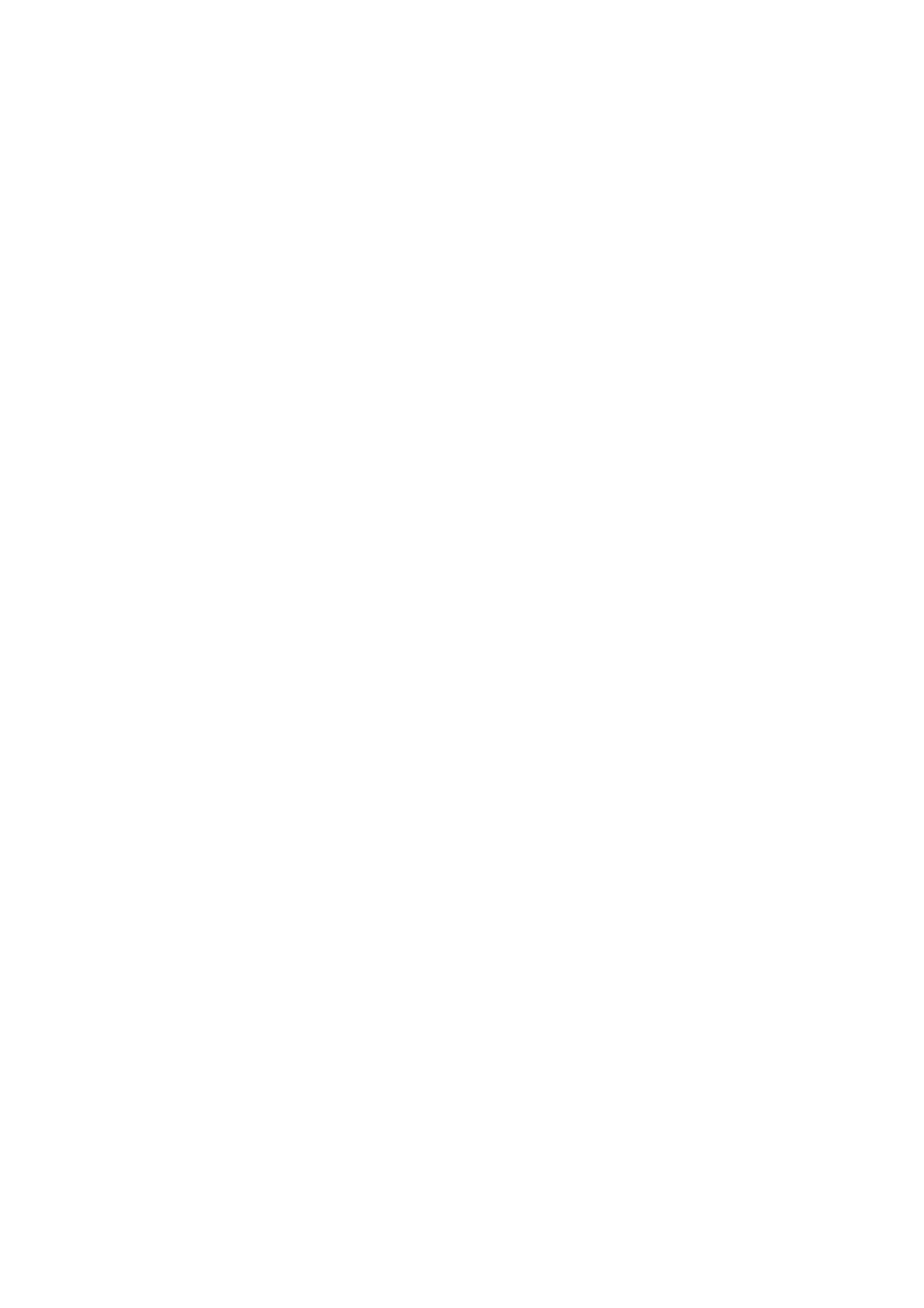#### **In the case of Gross v. Switzerland,**

The European Court of Human Rights (Second Section), sitting as a Chamber composed of:

Guido Raimondi, *President,* Danutė Jočienė, Peer Lorenzen, András Sajó, Işıl Karakaş, Nebojša Vučinić, Helen Keller, *judges,*

and Stanley Naismith, *Section Registrar*,

Having deliberated in private on 9 April 2013,

Delivers the following judgment, which was adopted on that date:

### PROCEDURE

1. The case originated in an application (no. 67810/10) against the Swiss Confederation lodged with the Court under Article 34 of the Convention for the Protection of Human Rights and Fundamental Freedoms ("the Convention") by a Swiss national, Ms Alda Gross ("the applicant"), on 10 November 2010.

2. The applicant was represented by Mr F. Th. Petermann, a lawyer practising in St. Gallen. The Swiss Government ("the Government") were represented by their Agent, Mr F. Schürmann, Head of the Human Rights and Council of Europe Section of the Federal Ministry of Justice.

3. The applicant alleged, in particular, that her right to decide how and when to end her life had been breached.

4. On 5 January 2012 the application was communicated to the Government. It was also decided to grant the case priority (Rule 41 of the Rules of Court).

5. The parties replied in writing to each other's observations. In addition, third-party comments were received from: the Alliance Defending Freedom (formerly known as the Alliance Defense Fund), an association based in the United States of America dedicated to protecting the right to life on a worldwide basis, represented by Mr P. Coleman; the European Centre for Law and Justice, an association based in France specialising in questions of bioethics and the defence of religious freedom, represented by Mr G. Puppinck; Americans United for Life, an association based in the United States of America dedicated to protecting the right to life from conception until natural death, represented by Mr W. L. Saunders; and Dignitas, an association based in Switzerland aimed at ensuring that its members may receive end-of-life care and die in line with human dignity,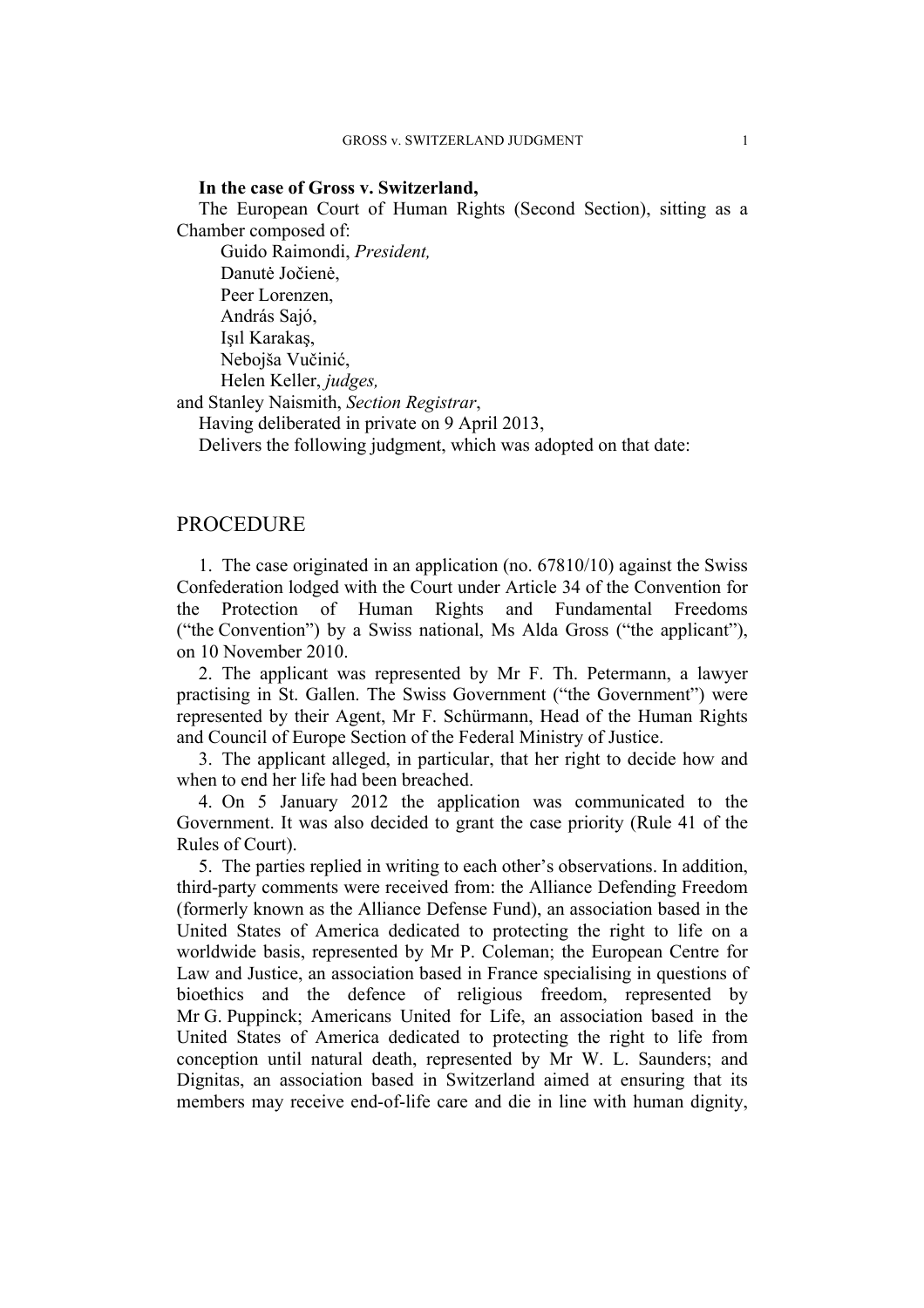represented by Mr L. A. Minelli. All of the third party interveners had been given leave by the President to intervene in the written procedure (Article 36 § 2 of the Convention and Rule 44 § 3).

### THE FACTS

### I. THE CIRCUMSTANCES OF THE CASE

6. The applicant was born in 1931 and lives in Greifensee in Switzerland.

7. For many years, the applicant has expressed the wish to end her life. She explained that she is becoming more and more frail as time passes and is unwilling to continue suffering the decline of her physical and mental **faculties** 

8. In 2005, following a failed suicide attempt, the applicant received inpatient treatment for six months in a psychiatric hospital. This treatment did not, however, alter her wish to die. As the applicant was afraid of the possible consequences of another failed suicide attempt, she decided that she wished to end her life by taking a lethal dose of sodium pentobarbital. She contacted an assisted-death association, EXIT, for support, which replied that it would be difficult to find a medical practitioner who would be ready to provide her with a medical prescription for the lethal drug.

9. On 20 October 2008 a psychiatrist, Dr T., having examined the applicant on 13 and 19 August 2008, submitted an expert opinion on the applicant's capacity to form her own judgment (*Urteilsfähigkeit*). He noted that the applicant had never been seriously ill and did not have to undergo major surgery. However, in recent years, the applicant had noted a decline in her physical and, to a certain degree, her mental faculties. Her memory, her capacity to concentrate and her attention span were not what they used to be. She had difficulty undertaking long walks and her range of activities and her circle of friends had diminished. Accordingly, it had been her strong desire for several years to be allowed to end her life, which she felt was becoming more and more monotonous. She could hardly bear her physical decline. Furthermore, she increasingly suffered from eczema and back aches and every change in her environment terrified her. Her quality of life was constantly decreasing, and she also suffered from the fact that she could not talk openly about her wish to die with her friends.

10. On the basis of his psychiatric examination, Dr T. observed that there was no doubt that the applicant was able to form her own judgment. He further noted that her wish to die was reasoned and well-considered, had persisted for several years and was not based on any psychiatric illness. From a psychiatric/medical point of view, Dr T. did not have any objection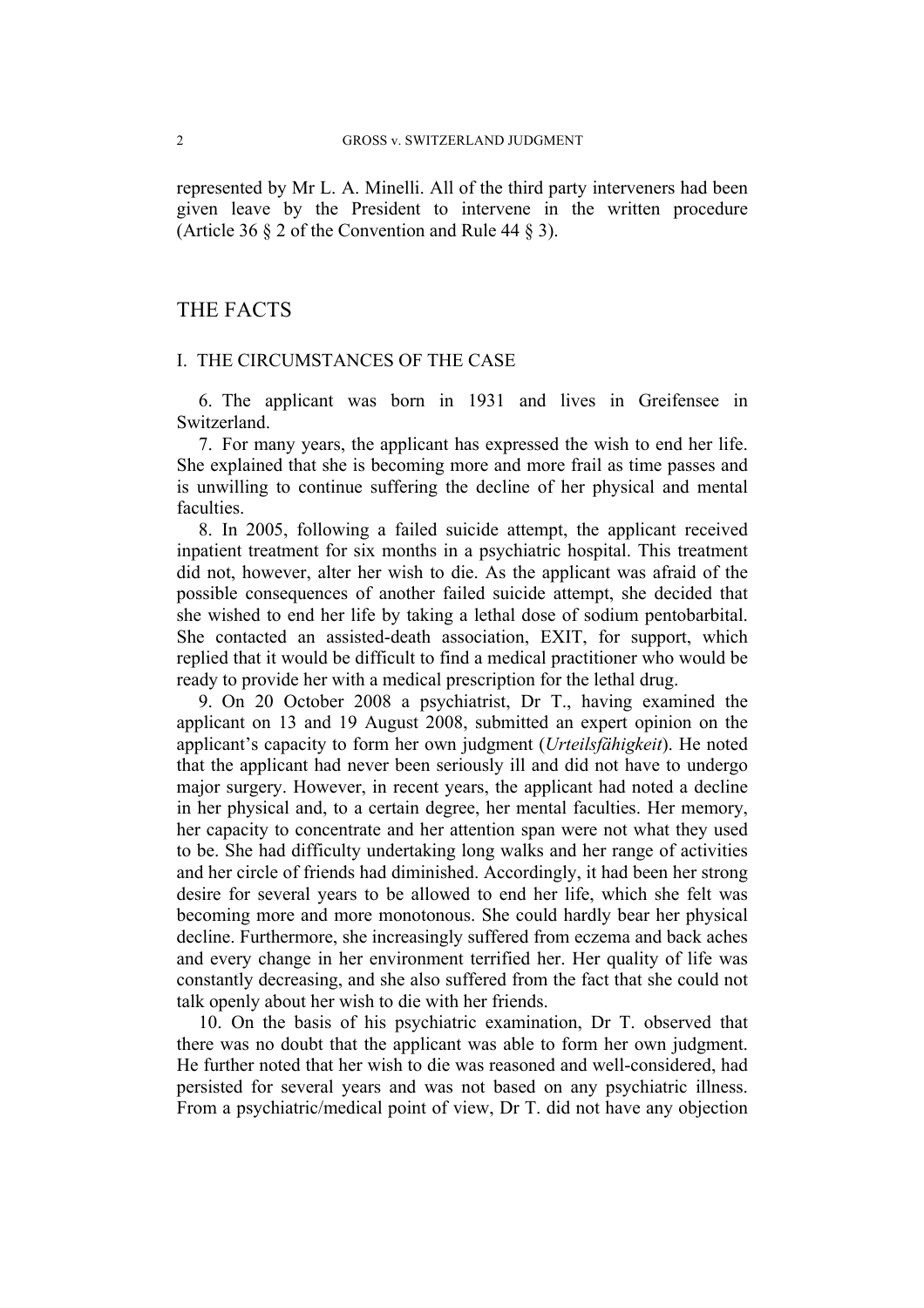to the applicant being prescribed a lethal dose of sodium pentobarbital. However, he refrained from issuing the necessary prescription himself on the grounds that he did not want to confuse the roles of medical expert and treating physician.

11. By letters of 5 November 2008, 1 December 2008 and 4 May 2009 the applicant's representative submitted the applicant's request to be given a prescription for sodium pentobarbital to three further medical practitioners, who all declined to issue the requested prescription. In a letter dated 3 December 2008 medical practitioner Dr B. explained that she felt prevented by the code of professional medical conduct (*aus standesrechtlichen Gründen*) from issuing the requested prescription, given that the applicant was not suffering from any illness. In a letter dated 11 May 2009 medical practitioner Dr S. stated that she considered the applicant's wish to die to be understandable. She stated that she would be ready to examine the applicant and to consider her request to issue the required prescription, provided that the applicant's counsel could guarantee that she would not risk any consequences from the point of view of the code of professional medical conduct. When the applicant's counsel replied that he could not give such a guarantee, Dr S. declined the request on the grounds that she did not wish to be drawn into lengthy judicial proceedings.

12. On 16 December 2008 the applicant submitted a request to the Health Board of the Canton of Zurich to be provided with 15 grams of sodium pentobarbital in order for her to commit suicide. She submitted that she could not reasonably be expected to continue her search for a physician who was ready to issue the required medical prescription.

13. On 29 April 2009 the Health Board rejected the applicant's request on the grounds that neither Article 8 of the European Convention on Human Rights nor the Swiss Constitution obliged the State to provide a person who wished to end his or her life with the means of suicide of their choice.

14. On 29 May 2009 the applicant lodged an appeal with the Administrative Court of the Canton of Zurich. On 22 October 2009, the Administrative Court rejected the appeal. The Administrative Court noted, at the outset, that assisting someone to commit suicide was only subject to criminal liability under Article 115 of the Swiss Criminal Code if it was carried out for selfish motives. Accordingly, a physician who provided a patient suffering from a terminal illness with the means to commit suicide was not subject to criminal liability (the Administrative Court referred to the case-law of the Swiss Federal Supreme Court, judgment of case-law of the Swiss Federal Supreme Court, judgment of 3 November 2006, BGE 133 I 58, summarised in *Haas v. Switzerland*, no. 31322/07, §§ 15-16, ECHR 2011). The prerequisite of a medical prescription for obtaining a lethal dose of sodium pentobarbital was in accordance with Article 8 of the Convention and with the Swiss Constitution. It ensured that a medical practitioner had examined all pertinent aspects of the matter and thus served the general interest in public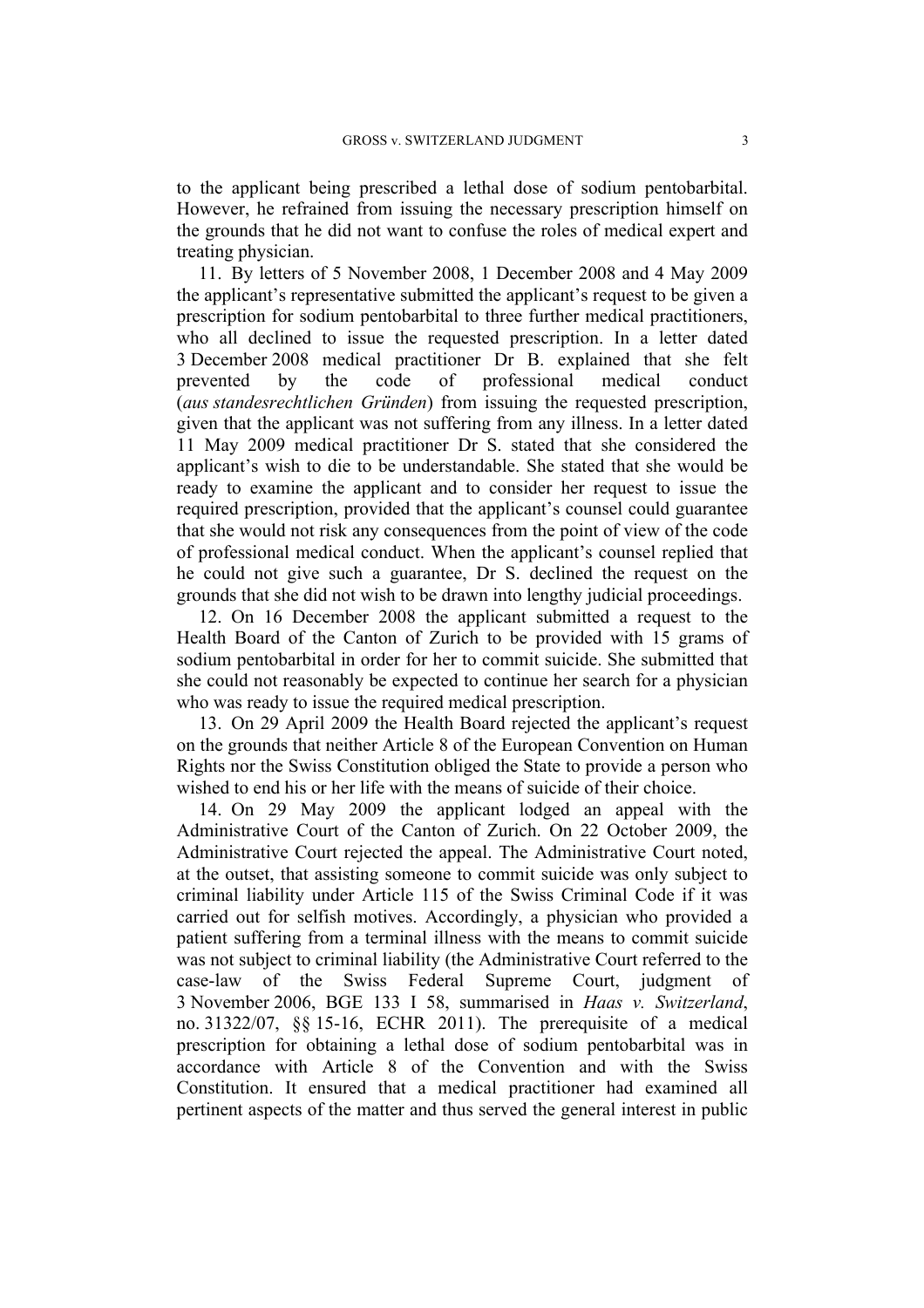health and safety and – in connection with assisted suicide – the prevention of crime and combating the risk of abuse. The medical prescription served the aim of preventing premature decisions and guaranteed that the intended action was medically justified. It further ensured that the decision was based on a deliberate exercise of the free will of the person concerned.

15. The Administrative Court observed that Dr T., in his expert opinion, had stated that he did not have any objection from a psychiatric/medical point of view to the applicant being prescribed a lethal dose of sodium pentobarbital. However, Dr T. had merely examined whether the applicant was able to form her own free will and whether her wish to die was well thought out and persistent. He had not, however, considered whether the applicant was suffering from any illness which would justify the assumption that the end of her life was near. Neither had he examined whether the applicant's wish to die might be the manifestation of a disease which could be medically treated. The wish to die taken on its own, even if it was well-considered, was not sufficient to justify the issuing of a medical prescription. Accordingly, the content of the case file did not demonstrate that the necessary prerequisites for issuing a medical prescription had been fulfilled in the instant case. There was therefore a need for further medical examination.

16. Under these circumstances, there was no sufficient reason to dispense the applicant from the necessity of a thorough medical examination and of a medical prescription.

17. The applicant lodged an appeal against the Administrative Court's judgment. She repeated her request to be provided with 15 grams of sodium pentobarbital, alternatively through a pharmacy. She further asked the Federal Supreme Court to establish that the provision of a lethal dose of this substance to a person who was able to form her own judgment and was not suffering from a mental or physical illness did not constitute a violation of a medical practitioner's professional duties.

18. Relying, explicitly or in substance, on Articles 2, 3 and 8 of the Convention, she alleged that the impugned decisions had rendered her right to decide by which means and at what point her life would end illusory. She averred that the State was under an obligation to provide the necessary means allowing her to exercise this right in a concrete and effective way.

19. On 12 April 2010 the Federal Supreme Court rejected the applicant's appeal. Relying on its own case-law and on the Court's judgment in the case of *Pretty v. the United Kingdom* (no. 2346/02, ECHR 2002-III), the Federal Supreme Court considered, in particular, that there was no (positive) obligation enjoining the State to guarantee an individual's access to a particularly dangerous substance in order to allow him or her to die in a painless way and without the risk of failure. The Federal Supreme Court observed that proceedings in the *Haas* case were pending before the European Court of Human Rights. Accordingly, it was up to that Court to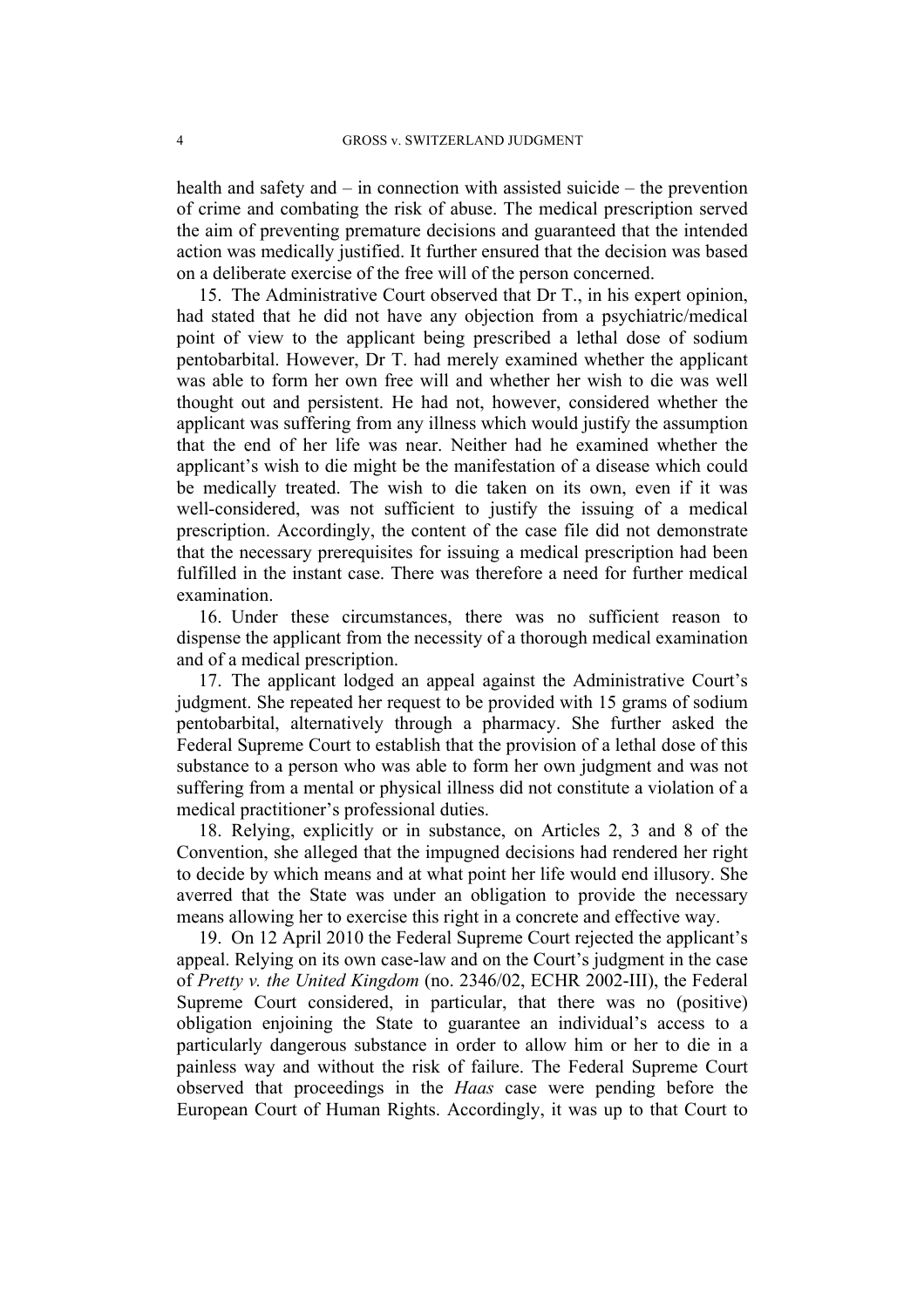examine whether the Federal Supreme Court had correctly interpreted Article 8 of the Convention in this context. Pending these proceedings, the Federal Supreme Court did not see any reason to revise its reasoning in the *Haas* judgment.

20. The Federal Supreme Court furthermore held that the requirement of a medical prescription pursued the legitimate aims of protecting the individual concerned from making a hasty decision and of preventing abuse. The restriction on access to sodium pentobarbital served the protection of public health and safety. In view of the ethical questions relating to medically assisted suicide, it was primarily up to the democratically elected legislature to decide if and under which circumstances the purchase, transport and storage of sodium pentobarbital should be allowed. The Federal Supreme Court observed in this context that a reform of the law on assisted suicide was currently the subject of political debate.

21. The Federal Supreme Court further observed that the applicant undisputedly did not fulfil the prerequisites laid down in the medical ethics guidelines on the care of patients at the end of life adopted by the Swiss Academy of Medical Sciences ("SAMS", see paragraphs 32-33 below), as she was not suffering from a terminal illness, but had expressed her wish to die because of her advanced age and increasing frailty. Even though the Federal Supreme Court had considered in its previously cited decision that the issuing of a medical prescription for sodium pentobarbital to a person suffering from an incurable, persistent and serious psychological illness did not necessarily amount to a violation of a doctor's professional duties, this exception had to be handled with "utmost restraint" and did not enjoin the medical profession or the State to provide the applicant with the requested dose of sodium pentobarbital to put an end to her life. The Federal Supreme Court further noted that the issuing of the requested substance required a thorough medical examination and, with respect to the persistence of the wish to die, long-term medical supervision by a specialist practitioner who was ready to issue the necessary prescription. This requirement could n

ot be circumvented by the applicant's request for an exemption from the necessity of obtaining a medical prescription.

### II. RELEVANT DOMESTIC LAW AND PRACTICE

### **A. Domestic law**

22. The relevant provisions of the Swiss Criminal Code are worded as follows:

#### **Article 114 – Homicide at the victim's request**

"Any person who for commendable motives, and in particular out of compassion, causes the death of a person at that person's own genuine and insistent request shall be liable to a custodial sentence not exceeding three years or to a monetary penalty."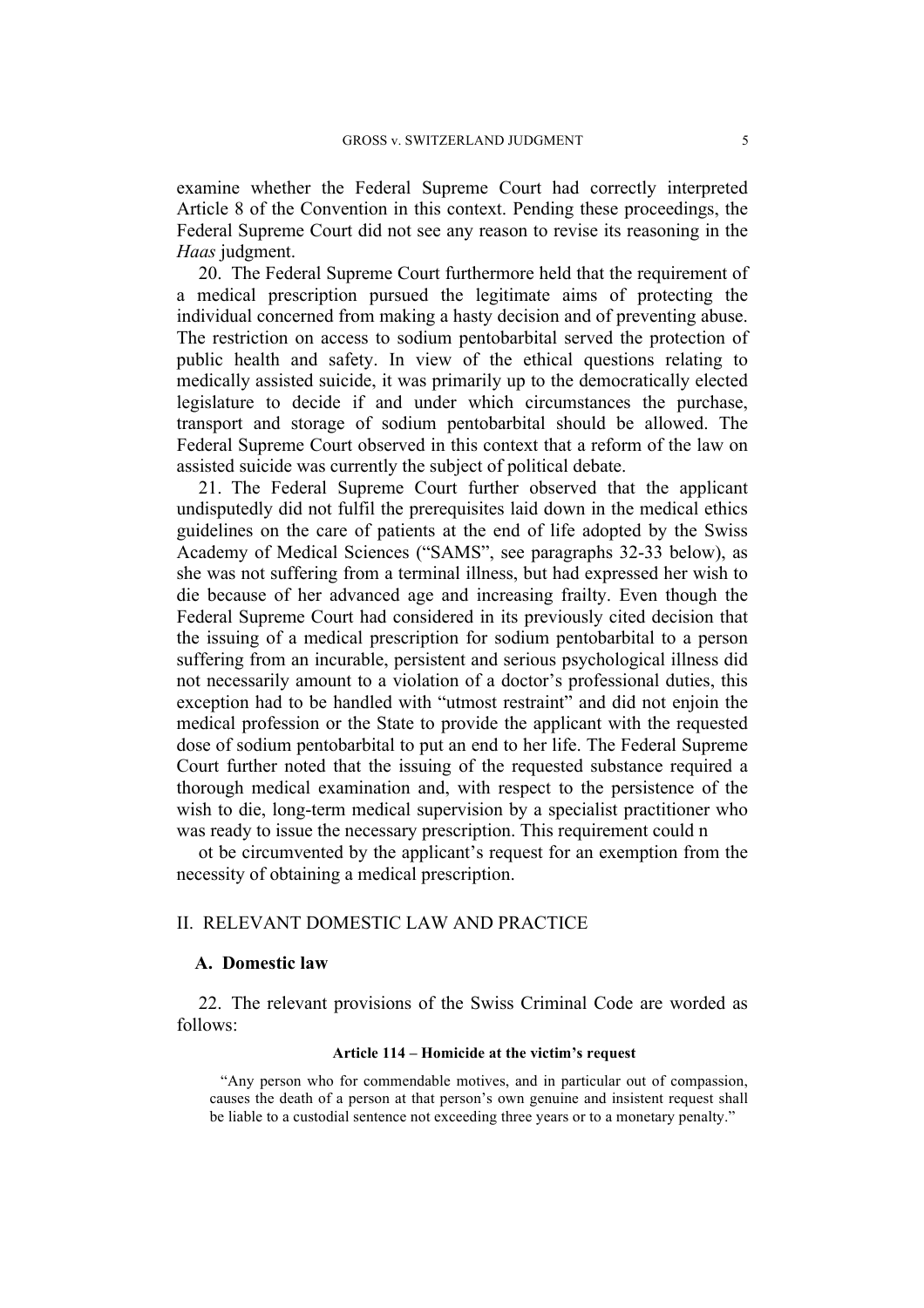#### 6 GROSS v. SWITZERLAND JUDGMENT

#### **Article 115 – Inciting and assisting suicide**

"Any person who for selfish motives incites or assists another to commit or attempt to commit suicide shall, if that other person thereafter commits or attempts to commit suicide, be liable to a custodial sentence not exceeding five years or to a monetary penalty."

23. The Federal Law on Drugs ("the Drugs Act") of 3 October 1951 regulates the use and supervision of drugs. The Federal Law on Medicinal Products and Medical Devices ("the Therapeutic Products Act") of 15 December 2000 applies to drugs covered by the Drugs Act where they are used as therapeutic products (section  $2$ , subsection  $(1)(B)$  of the Therapeutic Products Act). The Drugs Act remains applicable, however, if the Therapeutic Products Act does not regulate a specific matter or if its regulation is less extensive (section 2, subsection (1) *bis* of the Drugs Act).

24. Under section 1 of the Drugs Act and the Order of 12 December 1996 on Drugs and Psychotropic Substances issued by the Swiss Institute for Therapeutic Products, sodium pentobarbital is considered to be a drug within the meaning of the Drugs Act. In addition, it appears from the Federal Court's judgment of 3 November 2006 that sodium pentobarbital is categorised as a category B medicinal product within the meaning of the Therapeutic Products Act.

25. Section 9 of the Drugs Act lists the members of the medical professions who may obtain drugs without authorisation. Section 9(1) is worded as follows:

"Doctors, dentists, veterinary surgeons and those managing a public or hospital pharmacy who practise as self-employed professionals by virtue of a decision of the cantonal authorities adopted pursuant to the Federal Law of 19 December 1877 on the practice of the professions of doctor, pharmacist and veterinary surgeon in the Swiss Confederation may obtain, hold, use and issue drugs without authorisation, within the limits justified by their practice, in conformity with the requirements of their profession. This shall be without prejudice to cantonal provisions regulating direct dispensing by doctors and veterinary surgeons..."

26. Pursuant to section 10(1) of the same Act, only doctors and veterinary surgeons are authorised to prescribe drugs. Doctors and veterinary surgeons may write such prescriptions only in so far as this is medically acceptable and only for patients whom they have examined personally (section 11(1) of the same Act, and regulation 43(1) of the Order on Drugs of 29 May 1996).

27. Sections 24 and 26 of the Therapeutic Products Act are worded as follows:

#### **Section 24 – Dispensing of medicinal products subject to prescription**

(1) The following persons shall be entitled to dispense prescription-only medicinal products:

(a) pharmacists, on presentation of a doctor's prescription and, in justified exceptional cases, without a doctor's prescription;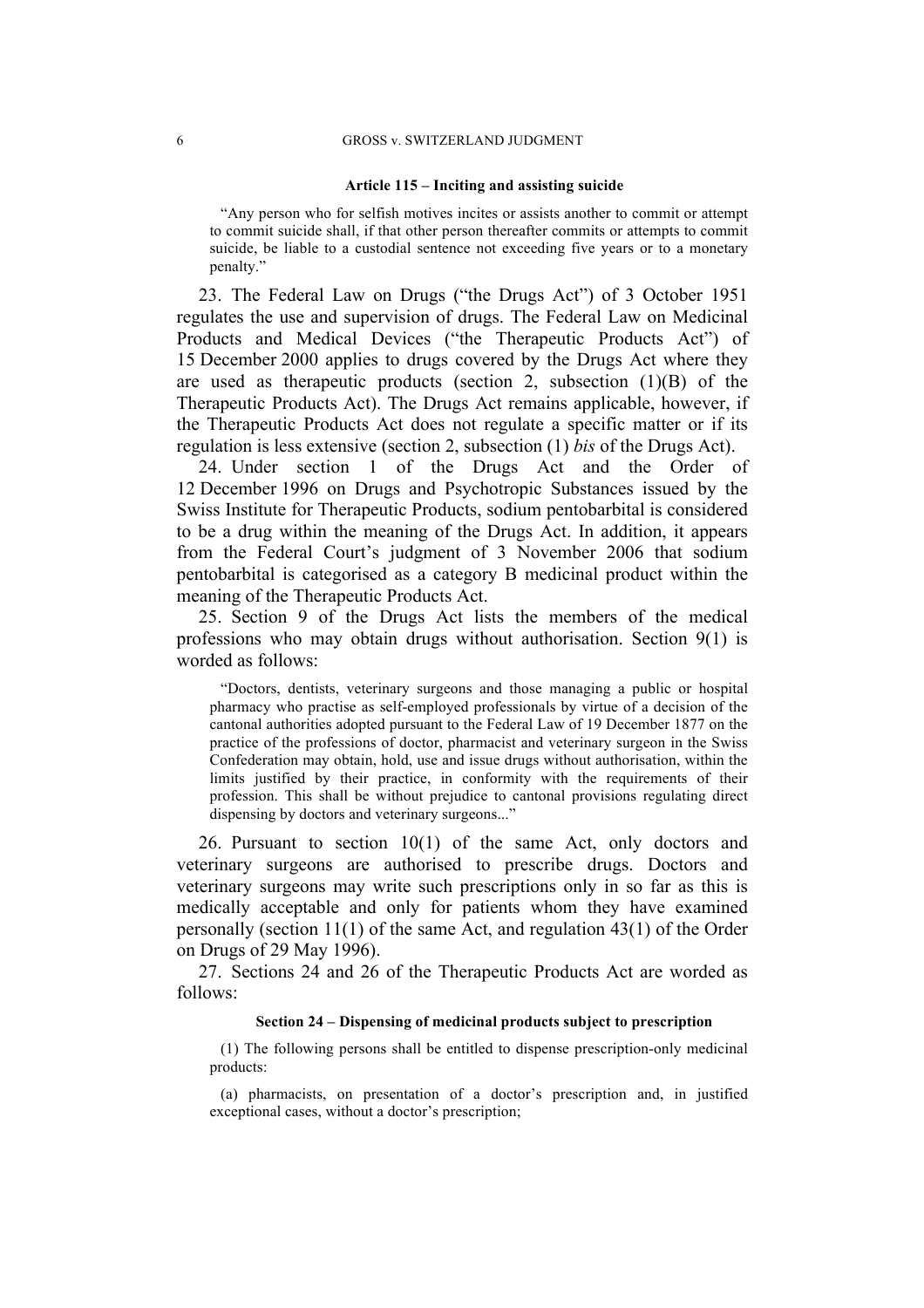(b) all other medical professionals in accordance with the provisions on dispensing physicians;

(c) all duly trained professionals, under the supervision of a person specified in subsections  $(1)$  (a) and (b).

 $\cdot$ ..."

#### **Section 26 – Principle of prescription and dispensing**

"(1) The recognised rules of pharmaceutical and medical sciences must be respected when prescribing and dispensing medicinal products.

(2) A medicinal product may only be prescribed if the state of health of the consumer or patient is known."

28. Chapter 8 of the same Act contains criminal-law provisions targeting persons who intentionally endanger the health of another person in relation to an activity covered by the Act. Section 86 of the Act provides:

#### **Section 86 – Offences**

""(1) Unless an offence carrying a more severe penalty under the Criminal Code or the Narcotics Act of 3 October 1951 has been committed, any person who wilfully endangers human health by:

(a) neglecting his duty to exercise diligence in dealing with therapeutic products;

(b) manufacturing, placing on the market, prescribing, importing or exporting, or trading in a foreign country, medicinal products without authorisation or licence or while infringing other provisions of this Act;

(c) dispensing medicinal products without authorisation;

...

shall be liable to a term of imprisonment or to a fine not exceeding 200,000 francs.

(2) If the person concerned acts in his professional capacity, he or she shall be liable to a term of imprisonment not exceeding five years and to a fine not exceeding 500,000 francs.

(3) If the person concerned acts through negligence, he or she shall be liable to a term of imprisonment not exceeding six months or a fine of up to 100,000 francs."

#### **B. Legislative actions**

29. On 28 October 2009, the Swiss Federal Council submitted two alternative legal projects aimed at regulating organised assisted suicide. It proposed two options that would change Swiss criminal law: the determination in the Criminal Code of clear duties of care for employees of assisted suicide organisations, or a complete ban on organised assisted suicide *per se* (see the press release issued by the Federal Department of Justice and Police on 28 October 2009). The consultation of the cantons, political parties and other interested parties (*Vernehmlassung*) demonstrated that no consensus on the issue could be reached. While a majority of the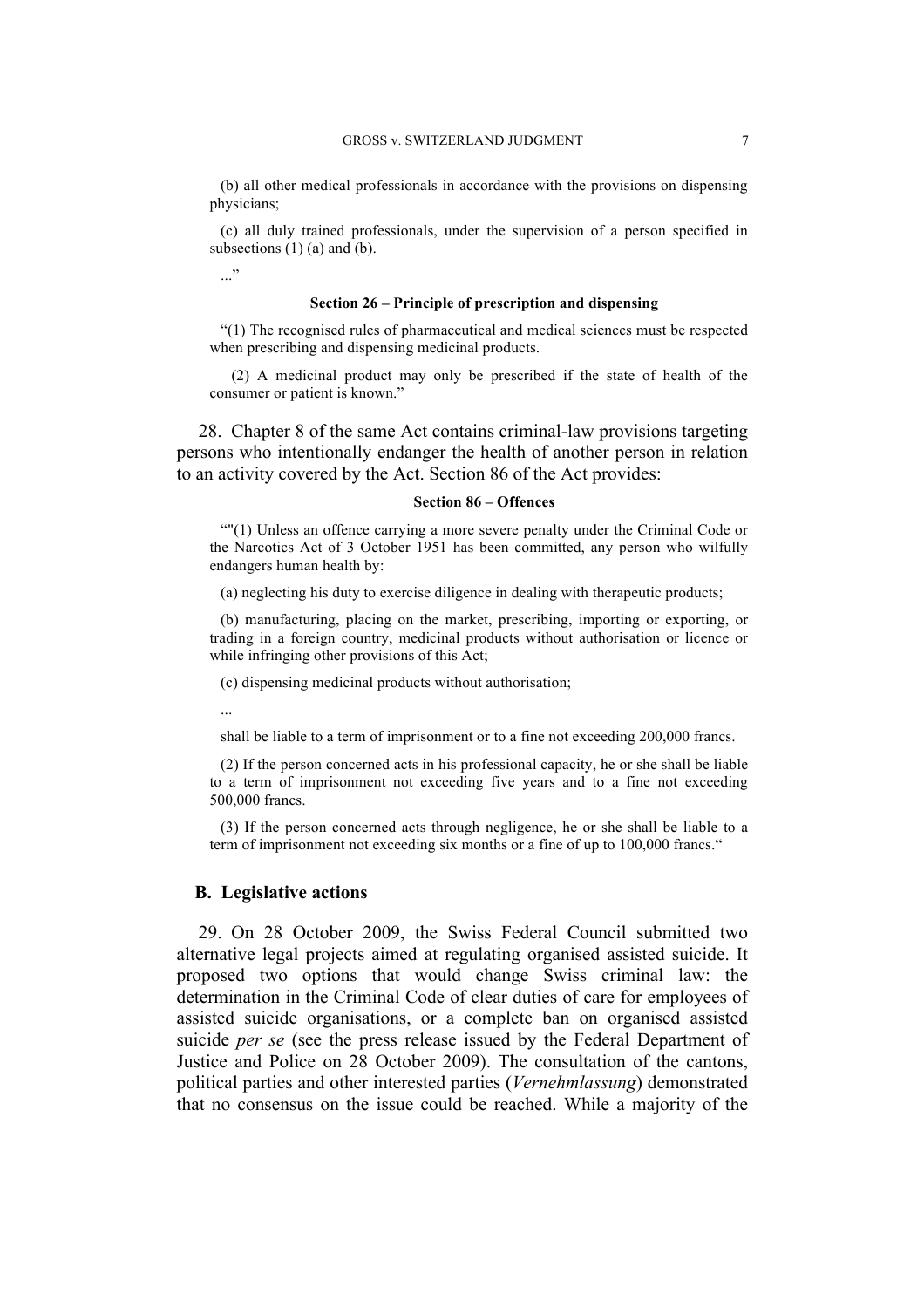consulted parties considered that the federal law should define specific duties of care within the context of assisted suicide, they could not agree on the concrete implementation. On 29 June 2011 the Federal Council decided to refrain from including specific regulations on organised assisted suicide in criminal law, while expressing its intent on fostering suicide prevention and palliative care in order to reduce the number of suicides (see the press release issued by the Swiss Federal Council on 29 June 2011).

### **C. The case-law of the Federal Supreme Court**

30. On 3 November 2006 the Federal Supreme Court was called upon to examine a request to be granted a lethal dose of sodium pentobarbital lodged by a plaintiff who had been suffering from a serious bipolar affective disorder and considered that as a result, he could no longer live in a dignified manner. Since that substance was only available on prescription, he approached several psychiatrists to obtain it, but was unsuccessful. In its judgment (published in the Official Collection of Decisions of the Federal Supreme Court, BGE 133 I 58, summarised in *Haas*, cited above, §§ 15-16), the Federal Supreme Court considered that sodium pentobarbital could not be issued without a medical prescription. It noted, in particular, that section 24(1)(a) of the Therapeutic Products Act had to be interpreted narrowly and did not allow for an exemption in the event that no doctor could be found who was ready to issue a prescription. The Federal Supreme Court further considered that the following prerequisites had to be met before a doctor could issue a medical prescription for sodium pentobarbital: a thorough and considered examination; a medical indication; and, with regard to the genuineness of the wish to die and capacity for discernment in this connection, monitoring over a certain period by a medical specialist. Following that judgment, in May 2007 the plaintiff wrote to 170 psychiatrists setting out his case and asking each of them whether they would agree to produce a psychiatric report on him with a view to issuing a prescription for sodium pentobarbital. None of the doctors responded positively to his request.

31. On 16 July 2010 the Federal Supreme Court examined the validity of an agreement concluded by the General Public Prosecutor of the canton of Zurich and the assisted-death organisation EXIT aimed at lying down specific rules to be observed in assisted-death cases. The Federal Supreme Court considered that the agreement was invalid as it lacked a legal basis and was not in accordance with the domestic law (BGE 136 II 415).

### **D. Medical ethics guidelines**

32. In its judgment given on 3 November 2006, the Federal Supreme Court referred to the medical ethics guidelines on the care of patients at the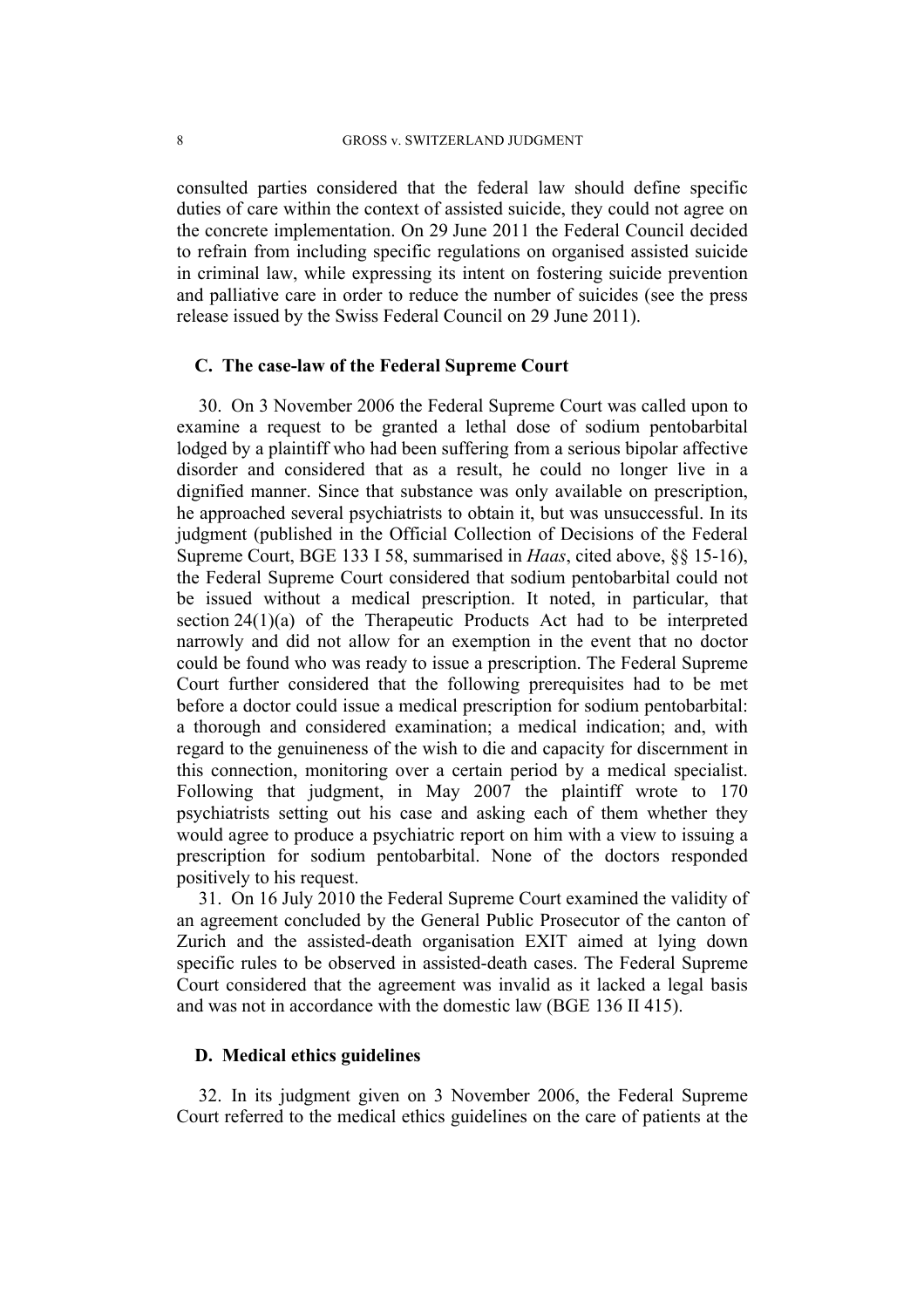end of life which were adopted on 25 November 2005 by the Swiss Academy of Medical Sciences (SAMS), an association of the five medical faculties and the two veterinary faculties in Switzerland. According to the case-law of the Federal Supreme Court (judgment of 26 August 2010, BGE 136 IV 97), the guidelines issued by SAMS do not have the formal quality of law. As they prescribe a number of precautionary measures, they can be classed as a code of conduct — the value of which is generally accepted by the practitioners bound by it. Furthermore, these guidelines may serve to define the duty of diligence in criminal proceedings or in proceedings concerning civil liability.

33. The scope of application of these guidelines is defined as follows:

#### **1. Scope of application**

"(1) These guidelines concern the care of patients at the end of life. These are patients whose doctor has arrived at the conclusion, on the basis of clinical signs, that a process has started which, as experience indicates, will lead to death within a matter of days or a few weeks."

Section 4 of these guidelines reads as follows:

#### **4. The limits of medical intervention**

"Respect for the patient's wishes reaches its limit if the patient asks for measures to be taken that are ineffective or to no purpose, or that are not compatible with the personal moral conscience of the doctor, the rules of medical practice or applicable law."

#### **4.1. Assisted suicide**

"According to Article 115 of the Penal Code, helping someone to commit suicide is not a punishable offence when it is done for altruistic reasons. This applies to everyone.

With patients at the end of life, the task of the doctor is to alleviate symptoms and to support the patient. It is not his task to directly offer assistance in suicide, rather he is obliged to alleviate any suffering underlying the patient's wish to commit suicide. However, in the final phase of life, when the situation becomes intolerable for the patient, he or she may ask for help in committing suicide and may persist in this wish.

In this borderline situation a very difficult conflict of interests can arise for the doctor. On the one hand assisted suicide is not part of a doctor's task, because this contradicts the aims of medicine. On the other hand, consideration of the patient's wishes is fundamental for the doctor-patient relationship. This dilemma requires a personal decision of conscience on the part of the doctor. A decision to provide assistance to commit suicide must be respected as [a decision of that sort]. In any case, the doctor has the right to refuse help in committing suicide. If he decides to assist a person to commit suicide, it is his responsibility to check the following preconditions:

- The patient's disease justifies the assumption that he is approaching the end of life.

- Alternative possibilities for providing assistance have been discussed and, if desired, have been implemented.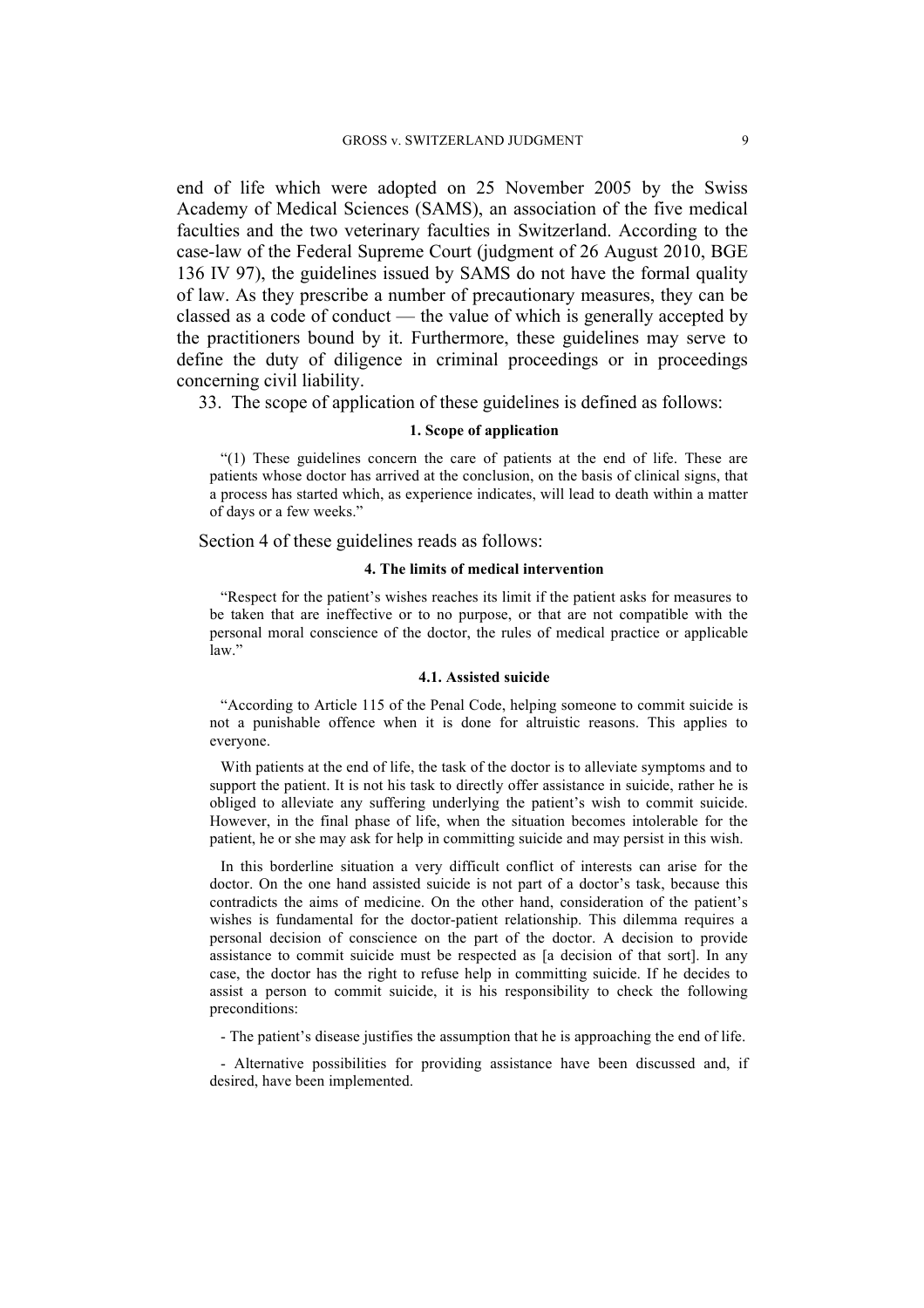- The patient is capable of making the decision, his wish has been well thought out, without external pressure, and he persists in this wish. This has been checked by a third party, who is not necessarily a doctor.

The final action in the process leading to death must always be taken by the patient himself."

#### **4.2. Killing on request**

"Even if requested seriously and insistently, the killing of a patient must be refused by the doctor. According to Article 114 of the Penal Code, killing on request is a criminal offence."

### III. COMPARATIVE LAW

34. The research conducted by the Court in the context of the *Haas* case (cited above, §§ 29-31) indicates that certain member States of the Council of Europe have specific regulations covering access to substances liable to facilitate suicide.

35. In Belgium, for example, the Law of 28 May 2002 defines euthanasia as an act carried out by a third party which intentionally ends an individual's life at that individual's request (section 2 of the Law). A pharmacist who issues a "lethal substance" does not commit an offence where this is done on the basis of a prescription in which the doctor has explicitly stated that he or she is acting in accordance with the law. The implementing regulations establish the criteria of prudence and the conditions which must be met for the prescription and issuing of such substances; the necessary measures must also be taken to ensure the availability of the lethal substances.

36. In Luxembourg, the Law of 16 March 2009 decriminalised euthanasia and assisted suicide. Under that Law, access to a substance enabling suicide is only lawful for a doctor if he or she is playing an integral part in the process of euthanasia or assisted suicide.

### IV. INTERNATIONAL LAW

37. Sodium pentobarbital is listed in Schedule III of the Convention on Psychotropic Substances of 21 February 1971, to which the Swiss Confederation acceded on 22 April 1994. Article 9 of that Convention reads as follows:

#### **Article 9: Prescriptions**

"1. The Parties shall require that substances in Schedules II, III and IV be supplied or dispensed for use by individuals pursuant to medical prescription only, except when individuals may lawfully obtain, use, dispense or administer such substances in the duly authorized exercise of therapeutic or scientific functions.

2. The Parties shall take measures to ensure that prescriptions for substances in Schedules II, III and IV are issued in accordance with sound medical practice and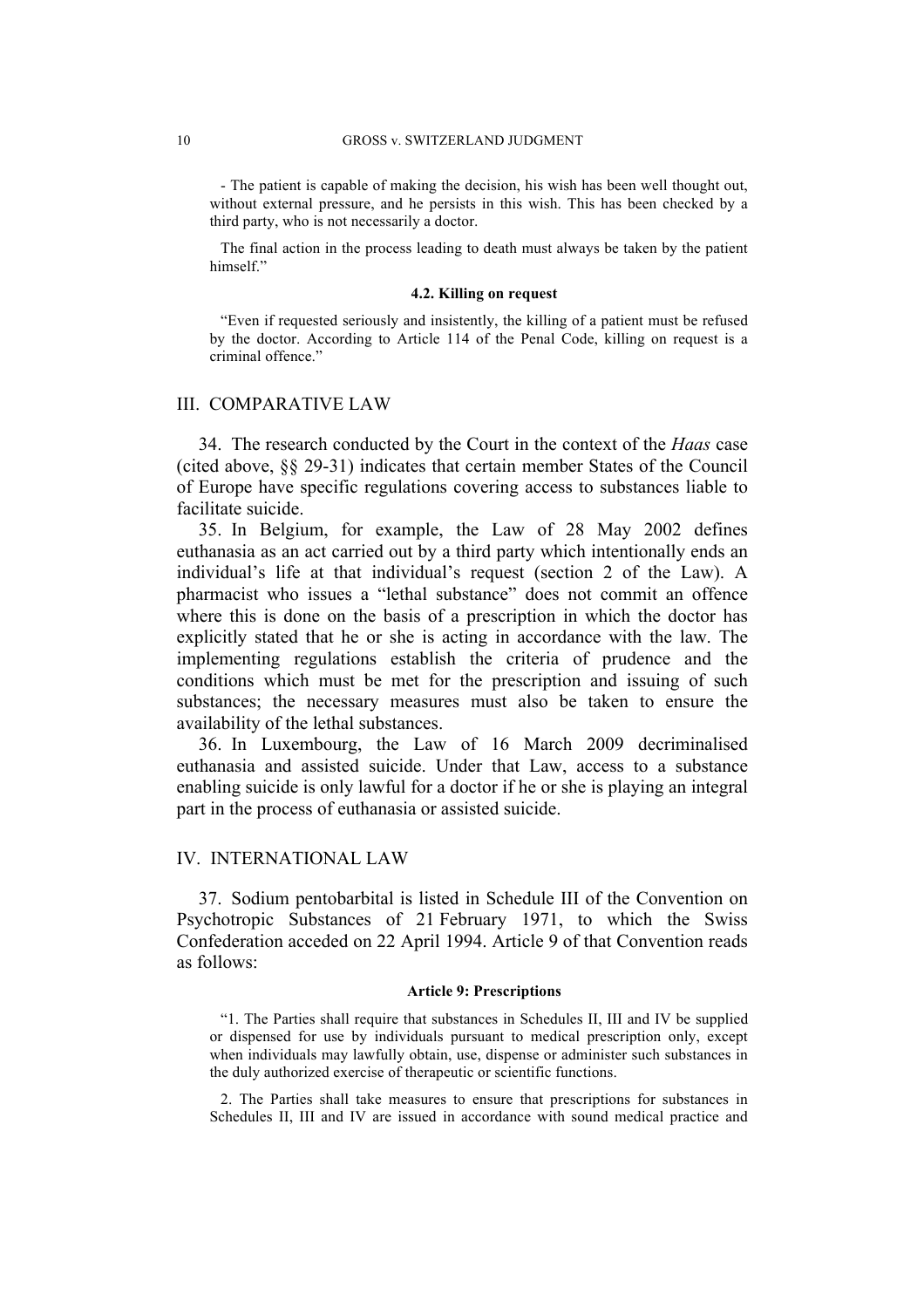subject to such regulation, particularly as to the number of times they may be refilled and the duration of their validity, as will protect the public health and welfare.

3. Notwithstanding paragraph 1, a Party may, if in its opinion local circumstances so require and under such conditions, including record-keeping, as it may prescribe, authorize licensed pharmacists or other licensed retail distributors designated by the authorities responsible for public health in its country or part thereof to supply, at their discretion and without prescription, for use for medical purposes by individuals in exceptional cases, small quantities, within limits to be defined by the Parties, of substances in Schedules III and IV"

### THE LAW

### I. ALLEGED VIOLATION OF ARTICLE 8 OF THE CONVENTION

38. The applicant complained that the Swiss authorities, by depriving her of the possibility of obtaining a lethal dose of sodium pentobarbital, had violated her right to decide by what means and at what point her life would end. She relied on Article 8 of the Convention, which reads as follows:

"1. Everyone has the right to respect for his private and family life, his home and his correspondence.

2. There shall be no interference by a public authority with the exercise of this right except such as is in accordance with the law and is necessary in a democratic society in the interests of national security, public safety or the economic well-being of the country, for the prevention of disorder or crime, for the protection of health or morals, or for the protection of the rights and freedoms of others."

39. The Government contested that argument and invited the Court to declare the present complaint inadmissible as being manifestly ill-founded.

### **A. Admissibility**

40. The Court considers that this complaint is not manifestly ill-founded within the meaning of Article 35  $\frac{8}{3}$  (a) of the Convention. It further notes that it is not inadmissible on any other grounds. It must therefore be declared admissible.

### **B. Merits**

#### *1. The applicant's submissions*

41. The applicant submitted that the fact that the required dose of sodium pentobarbital was only available on medical prescription, combined with the fact that medical practitioners refused to issue such a prescription to a person, who, like herself, was not suffering from any terminal illness,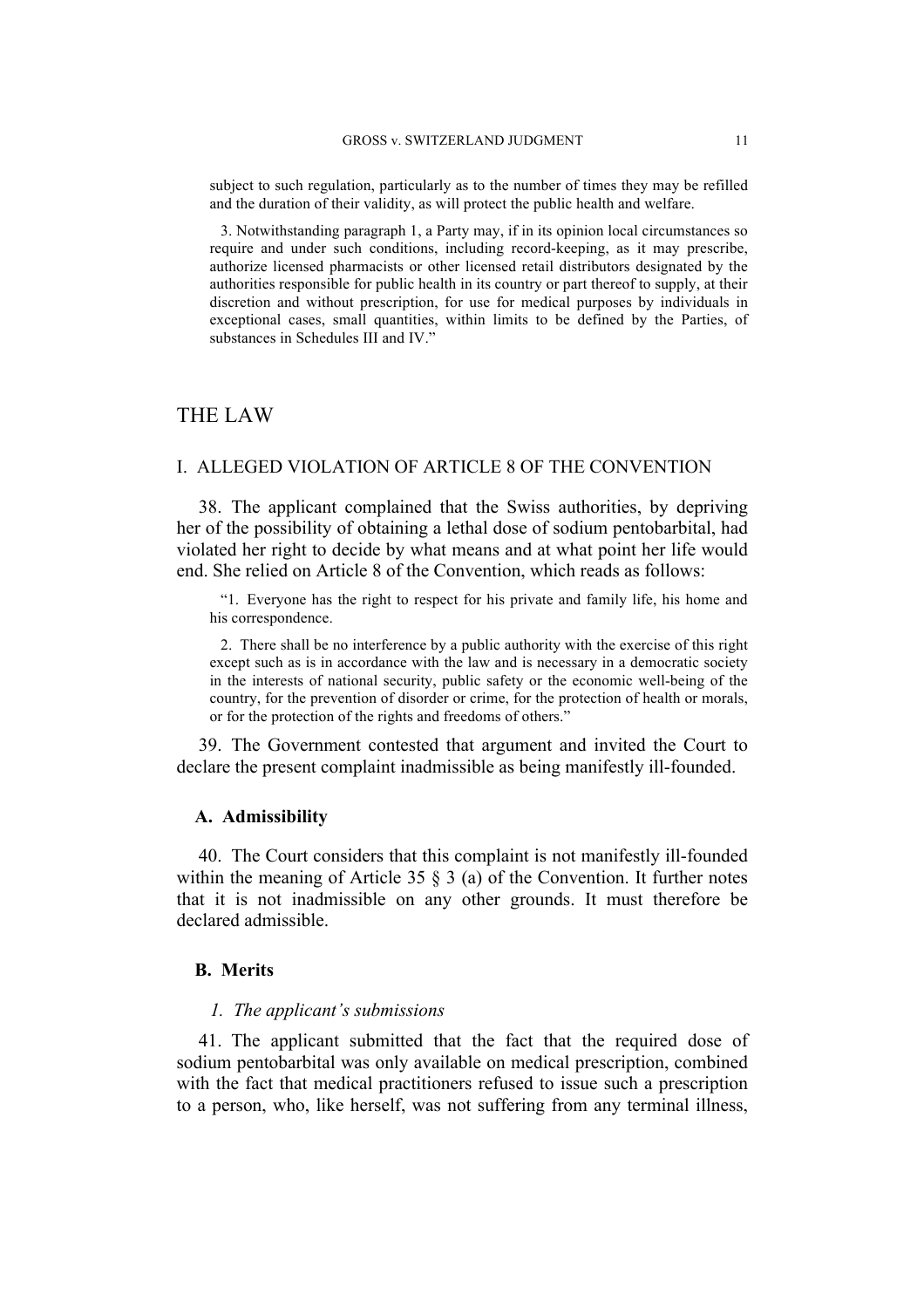had rendered her right to decide by what means and at what point her life would end theoretical and illusory. She considered that ingesting sodium pentobarbital was the only dignified, certain and pain-free method of committing suicide. She further pointed out that she had, through her counsel, unsuccessfully sought authorisation to obtain a lethal dose of cyanide or a firearm in order to end her life.

42. The applicant further considered that the State was under a general obligation to provide the means by which its citizens might make use of their Convention Rights. She pointed out that she was not in a position to fulfil the Federal Supreme Court's requirement of "long-term supervision by a medical practitioner", as Swiss psychiatrists, under pressure from their professional governing body, refused to take part in treatments which had the ultimate aim of the patient's death or which, at the least, accepted the possibility of this outcome.

43. The Federal Supreme Court had, furthermore, refused to consider the applicant's argument that both domestic law and the international Convention on Psychotropic Substances allowed for an exemption from the requirement of a medical prescription.

44. The Supreme Court, had, furthermore, failed to establish a concrete risk of abuse. No concrete abuse case had ever been alleged in the course of the public debate on assisted suicide. If the required substance was given to the applicant via an assisted-suicide association, any possible risk to the health of others could be ruled out. On the other hand, having regard to the statistics on failed suicide attempts in Switzerland, the applicant herself ran a much higher risk of her own health being damaged by a failed suicide attempt.

45. The Supreme Court's judgment had been self-contradictory, in that it had relied on the fact that the applicant did not fulfil the requirements of the medical ethics guidelines on the care of patients at the end of life. By relying on these guidelines, the Supreme Court had presupposed that the applicant's suicide had to be justified from a medical point of view. This point of view was incompatible with the assumption that any person who was able to form his or her judgment had the right to decide on the time and manner of their own death. Accordingly, there was no need for any medical justification. The applicant further pointed out that the medical ethics guidelines did not have the formal quality of law and had not been adopted through the democratic process. Furthermore, they had not been applicable in the instant case, because they presupposed that the end of a patient's life was near.

#### *2. The Government's submissions*

46. Relying on the Court's case-law (the Government referred to the case of *Pretty*, cited above, §§ 68 *et seq.*), the Government submitted that the States were entitled to regulate activities which were detrimental to the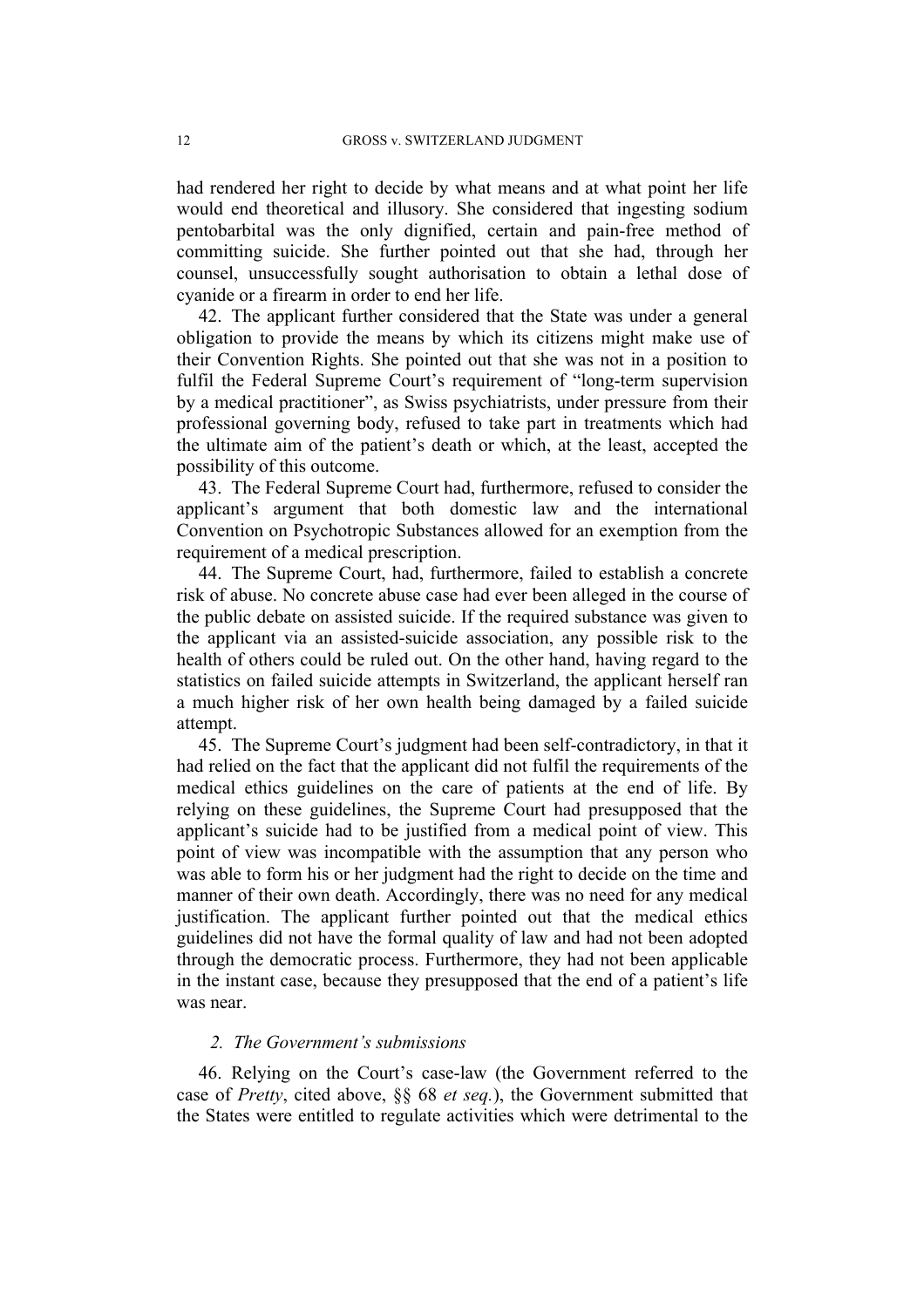life and safety of other individuals and that it was primarily up to the State to assess the risk and the likely consequences of possible abuse in the context of assisted suicide. The Court had further found that clear risks of abuse existed, notwithstanding the arguments as to the possibility of safeguards and protective procedures; and that even a blanket ban on assisted suicide was not disproportionate. The Government further relied on the principles developed by the Court in the *Haas* judgment (cited above).

47. With regard to the question whether there had been an interference with the applicant's Article 8 rights or whether there was a positive obligation incumbent on the State, the Government did not see a reason to depart from the approach adopted in this respect by the Court in the *Haas*  case. They considered, in any event, that any interference with the applicant's rights under Article 8 had been justified under paragraph 2 of that same Article.

48. The authorities' refusal to provide the applicant with a lethal dose of sodium pentobarbital had been in accordance with the law. The restrictions imposed on access to that drug served the aims of protecting life, health and public safety and of preventing crime.

49. According to the Government, the applicant had made only very limited efforts to obtain a prescription for sodium pentobarbital from a medical practitioner. The expert opinion prepared by Dr T. had been based on only two interviews of approximately one-and-a-half hours each and thus had not complied with the prerequisites developed in the case-law, which required a thorough examination of the applicant's situation, based on medical supervision of a certain duration. Subsequently, the applicant had contacted three medical practitioners. In the absence of any further steps being taken, the applicant had failed to demonstrate that it had been impossible to find a practitioner who would have been ready to issue the requested prescription.

50. In any event, the authorities had stayed within their margin of appreciation. The Government reiterated that, under the Court's case-law, the Convention had to be seen as a whole and that Article 2 of the Convention obliged the national authorities to prevent an individual from taking his or her own life if the decision had not been taken freely and with full understanding of what it involved. It could be established by statistics that the vast majority of suicide attempts were undertaken under the influence of a mental illness and that four out of five people did not repeat their attempt. Accordingly, the State was under an obligation to effectively protect people who were suffering from an acute episode of depression from access to a substance which would facilitate their suicide.

51. The Government further observed that there existed numerous means by which to end to one's life. It had not been established that the ingestion of sodium pentobarbital was the only effective and supposedly painless method to do so. In any event, the restriction imposed on access to this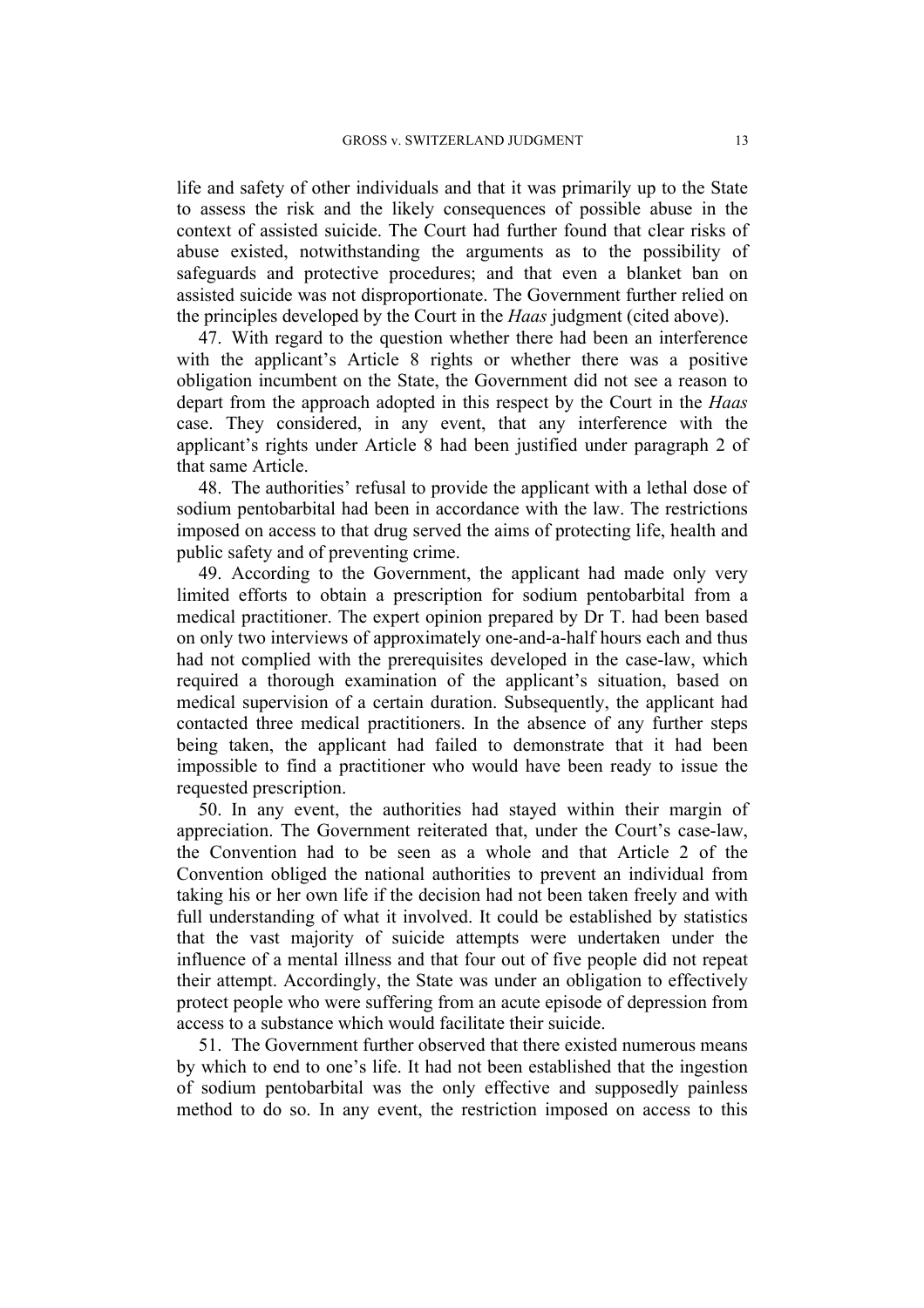substance was not capable of preventing a healthy person from ending his or her life if they wished to do so and had not put into question the individual's right to decide when and by which means their life would end.

52. The Government further considered that the risks of abuse were obvious, keeping in mind that a small dose of the substance could cause certain death. It was thus necessary to limit access to this substance. As far as people like the applicant, who was not suffering from a serious illness, were concerned, the Government considered that it would be too difficult to assess the motivation for a prescription request in order to rule out the possibility of the State facilitating the suicide of an individual who was suffering from nothing more than an acute episode of depression.

53. The Government finally pointed out that the regulations on assisted suicide were more liberal in Switzerland than in a number of other Member States, thus causing a number of people to travel to Switzerland in order to end their life there, a phenomenon which had been termed "suicide tourism". Under these circumstances, Switzerland could not be blamed for seeking to put in place safeguards against the risk of the floodgates being opened, particularly given that the consequences would be fatal for those concerned.

#### *3. The third parties' submissions*

54. Referring to the Court's case-law (see *Pretty* and *Haas,* both cited above), the Alliance Defending Freedom submitted that the Convention did not convey any right to assisted suicide. While the Court had recognised that some individuals may wish to commit suicide in a manner of their choosing, this declaration of personal autonomy and self-determination could never outweigh the countervailing need to uphold public health and safety and to protect the rights and freedoms of others. This was particularly so given the seriousness of the harm involved and the high risk of abuse inherent in a system which facilitated assisted suicide. It followed that Article 8 of the Convention did not create a positive obligation on the State to facilitate assisted suicide. Even if such an obligation existed, national authorities would not fail to comply with that obligation by placing restrictions on access to lethal substances.

55. The European Centre for Law and Justice considered that the Court, in its *Haas* judgment, had placed the right to personal autonomy under Article 8 of the Convention above the right to life enshrined in Article 2 and had thus reversed the hierarchical structure of the rights enshrined in the Convention. This approach had destroyed the balance between the two Convention rights and thus jeopardised the coherence of the Convention and the foreseeability of the obligations incumbent on the States. In the *Haas*  judgment, the Court had failed to consider that Article 2 of the Convention contained an absolute ban on the State intentionally taking human life. Consequently, there could be no right under the Convention to assisted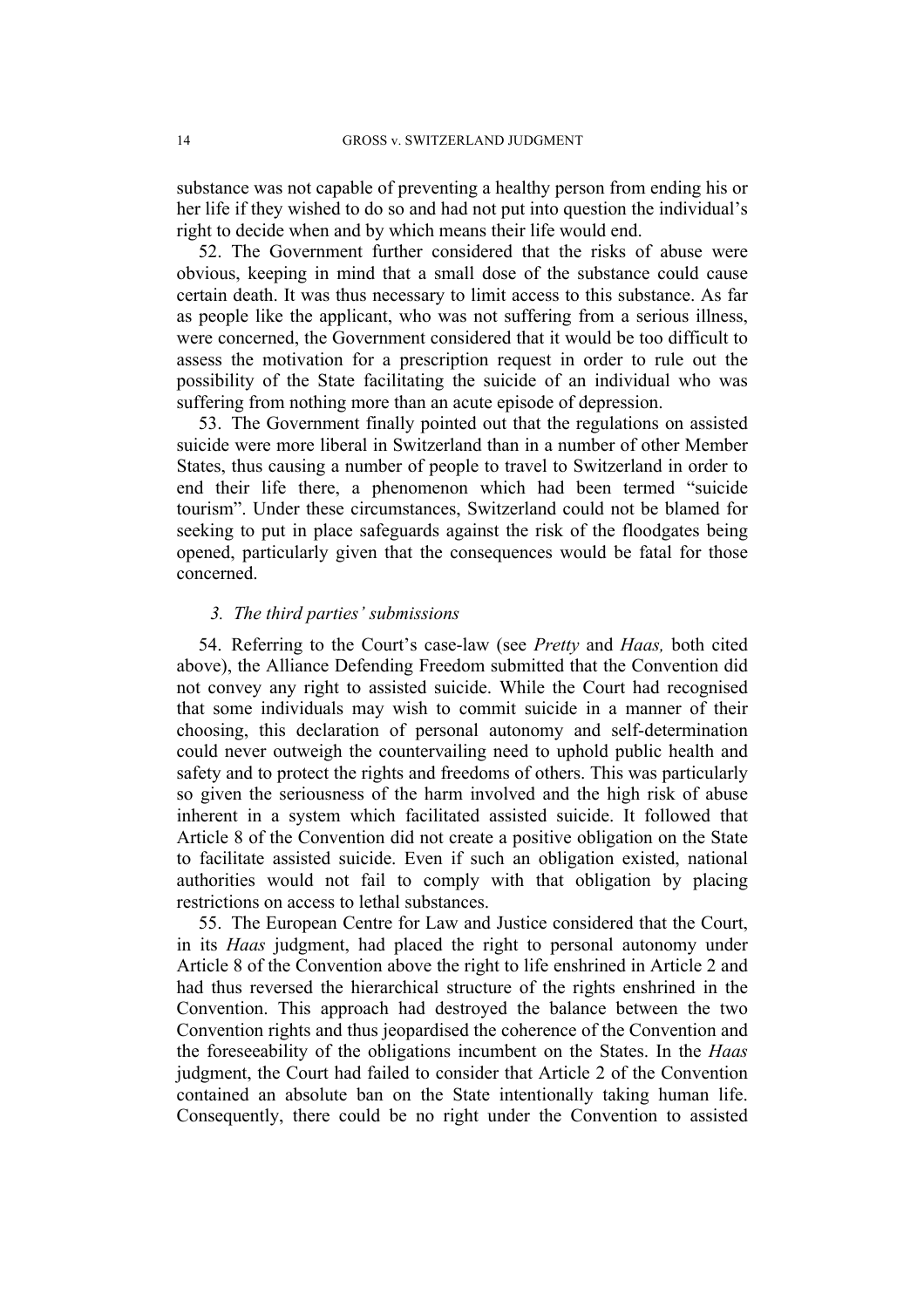suicide. This was in line with the legal situation of the vast majority of the Member States and with Council of Europe recommendations.

56. According to Americans United for Life, there was no positive obligation under Article 8 to help someone to have the kind of death they wished. They further considered that if the Court were to hold that such an obligation existed, it would inadvertently place vulnerable people at risk of coercion, neglect, or prejudice. Further relevant public policy reasons for refusing such a right were preserving human life, protecting the integrity of the medical profession, and regulating dangerous substances. They further submitted that, for these same reasons, none of the highest courts of the United States of America had ever interpreted guarantees of privacy or liberty to be broad enough to provide a right to assistance in committing suicide.

57. According to Dignitas, full respect for the right to self-determination, especially at the end of life, made it necessary for there to be a relatively simple, yet nonetheless controlled access to sodium pentobarbital as a means of suicide. There was a serious risk of failed suicide attempts, leading to the temporary or permanent impairment of the health and well-being of either the individual who wished to commit suicide or that of third parties. The prevention of suicide was best served by open counselling which treated suicide as acceptable human behaviour if it was justified. Furthermore, a large majority of the Swiss population supported assisted dying in the form of organised assistance to commit suicide.

### *4. Assessment by the Court*

58. The Court reiterates that the notion of "private life" within the meaning of Article 8 of the Convention is a broad concept, which encompasses, *inter alia*, the right to personal autonomy and personal development (see *Pretty*, cited above, § 61, and *A, B and C v. Ireland* [GC], no. 25579/05, § 212, ECHR 2010). Without in any way negating the principle of the sanctity of life protected under the Convention, the Court has considered that, in an era of growing medical sophistication combined with longer life expectancies, many people are concerned that they should not be forced to linger on in old age or in states of advanced physical or mental decrepitude which conflict with strongly held ideas of self and personal identity (see *Pretty*, cited above, § 65, and *Koch*, cited above, § 51). In the *Pretty* case, the Court was "not prepared to exclude" that preventing the applicant by law from exercising her choice to avoid what she considered would be an undignified and distressing end to her life constituted an interference with her right to respect for her private life as guaranteed under Article 8 § 1 of the Convention (see *Pretty*, cited above,  $§ 67).$ 

59. In the *Haas* case, the Court further developed this case-law by acknowledging that an individual's right to decide the way in which and at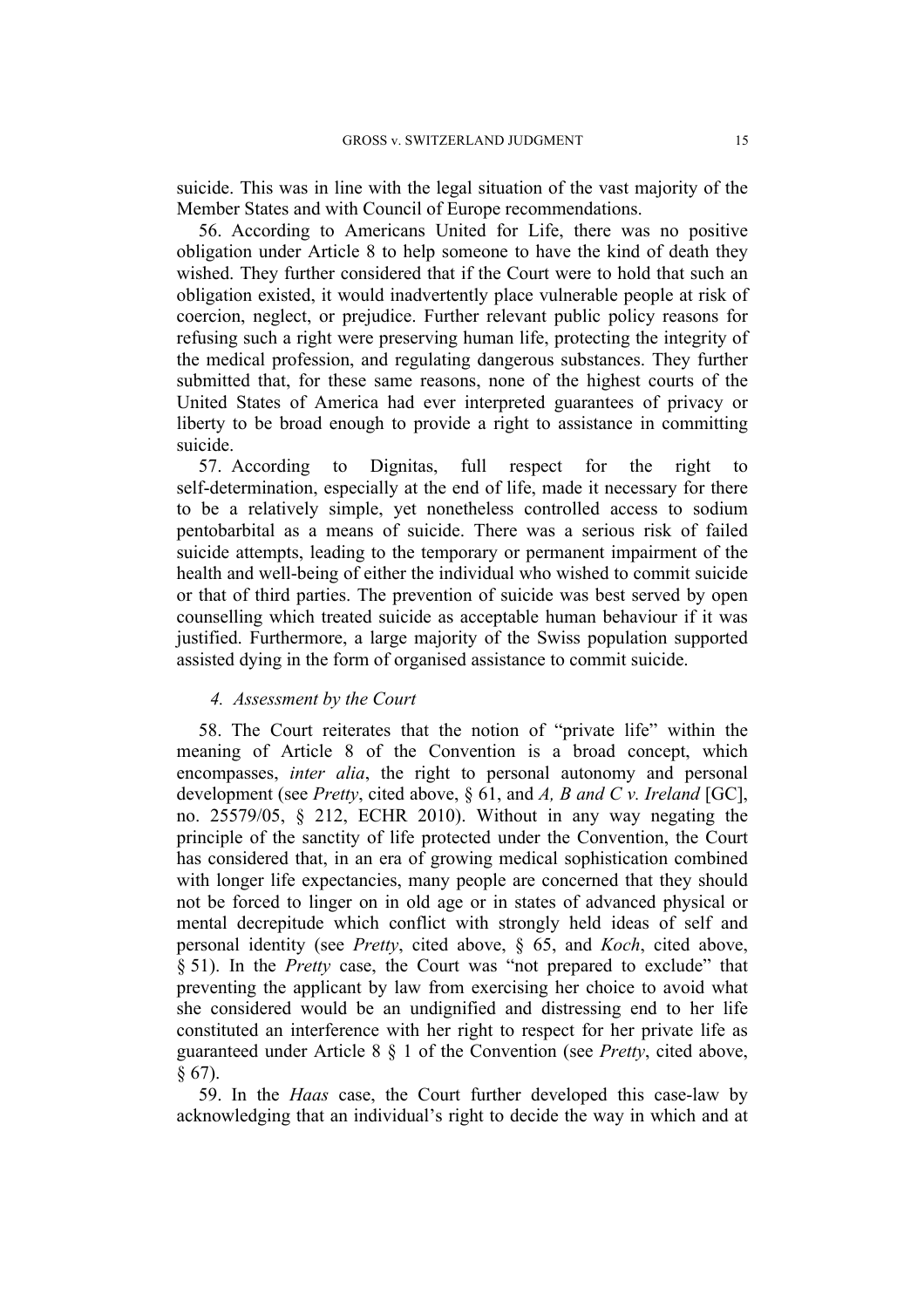which point his or her life should end, provided that he or she was in a position to freely form his or her own judgment and to act accordingly, was one of the aspects of the right to respect for private life within the meaning of Article 8 of the Convention (see *Haas*, cited above, § 51; see also *Koch v. Germany*, no. 497/09, § 52, 19 July 2012).

60. Having regard to the above, the Court considers that the applicant's wish to be provided with a dose of sodium pentobarbital allowing her to end her life falls within the scope of her right to respect for her private life under Article 8 of the Convention.

61. The Court further reiterates that the essential object of Article 8 is to protect the individual against arbitrary interference by public authorities. Any interference under the first paragraph of Article 8 must be justified in terms of the second paragraph, namely as being "in accordance with the law" and "necessary in a democratic society" for one or more of the legitimate aims listed therein. According to the Court's settled case-law, the notion of necessity implies that the interference corresponds to a pressing social need and in particular that it is proportionate to one of the legitimate aims pursued by the authorities (see, for example, *A, B and C*, cited above, § 229)

62. In addition, there may also be positive obligations inherent in an effective "respect" for private life. These obligations may even involve the adoption of measures designed to secure respect for private life in the sphere of relations between individuals, including both the provision of a regulatory framework of adjudicatory and enforcement machinery protecting individuals' rights and the implementation, where appropriate, of specific measures (see, among other authorities, *X and Y v. the Netherlands*, 26 March 1985, § 23, Series A no. 91, and *Tysiąc v. Poland*, no. 5410/03, § 110, ECHR 2007-I).

63. In the *Haas* case, the Court considered that it was appropriate to examine the applicant's request to obtain access to sodium pentobarbital without a medical prescription from the perspective of a positive obligation on the State to take the necessary measures to permit a dignified suicide (see *Haas*, cited above, § 53). In contrast, the Court considers that the instant case primarily raises the question whether the State had failed to provide sufficient guidelines defining if and, in the case of the affirmative, under which circumstances medical practitioners were authorised to issue a medical prescription to a person in the applicant's condition.

64. Turning to the circumstances of the instant case, the Court observes at the outset that in Switzerland, pursuant to Article 115 of the Criminal Code, inciting and assisting suicide are punishable only where the perpetrator of such acts is driven to commit them by "selfish motives". Under the case-law of the Swiss Federal Supreme Court, a doctor is entitled to prescribe sodium pentobarbital in order to allow his patient to commit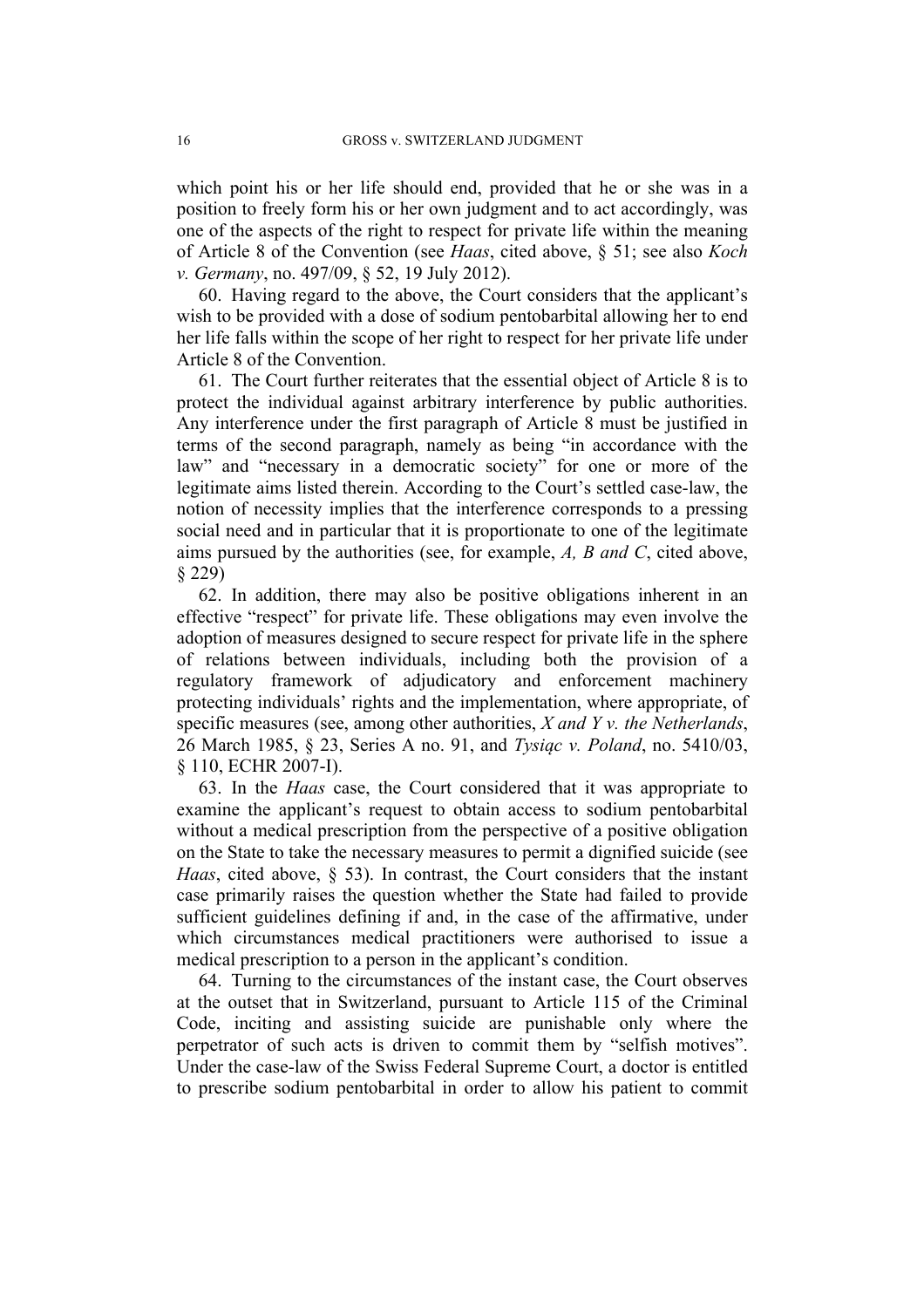suicide, provided that specific conditions laid down in the Federal Supreme Court's case-law are fulfilled (compare paragraph 30, above).

65. The Court observes that the Federal Supreme Court, in its case-law on the subject, has referred to the medical ethics guidelines on the care of patients at the end of their life, which were issued by a non-governmental organisation and do not have the formal quality of law. Furthermore, the Court observes that these guidelines, according to the scope of application defined in their section 1, only apply to patients whose doctor has arrived at the conclusion that a process has started which, as experience has indicated, will lead to death within a matter of days or a few weeks (compare paragraph 33 above). As the applicant is not suffering from a terminal illness, her case clearly does not fall within the scope of application of these guidelines. The Court further observes that the Government have not submitted any other material containing principles or standards which could serve as guidelines as to whether and under which circumstances a doctor is entitled to issue a prescription for sodium pentobarbital to a patient who, like the applicant, is not suffering from a terminal illness. The Court considers that this lack of clear legal guidelines is likely to have a chilling effect on doctors who would otherwise be inclined to provide someone such as the applicant with the requested medical prescription. This is confirmed by the letters from Drs B. and S. (see paragraph 11, above), who both declined the applicant's request on the grounds that they felt prevented by the medical practitioners' code of conduct or feared lengthy judicial proceedings and, possibly, negative professional consequences.

66. The Court considers that the uncertainty as to the outcome of her request in a situation concerning a particularly important aspect of her life must have caused the applicant a considerable degree of anguish. The Court concludes that the applicant must have found herself in a state of anguish and uncertainty regarding the extent of her right to end her life which would not have occurred if there had been clear, State-approved guidelines defining the circumstances under which medical practitioners are authorised to issue the requested prescription in cases where an individual has come to a serious decision, in the exercise of his or her free will, to end his or her life, but where death is not imminent as a result of a specific medical condition. The Court acknowledges that there may be difficulties in finding the necessary political consensus on such controversial questions with a profound ethical and moral impact. However, these difficulties are inherent in any democratic process and cannot absolve the authorities from fulfilling their task therein.

67. The foregoing considerations are sufficient to enable the Court to conclude that Swiss law, while providing the possibility of obtaining a lethal dose of sodium pentobarbital on medical prescription, does not provide sufficient guidelines ensuring clarity as to the extent of this right.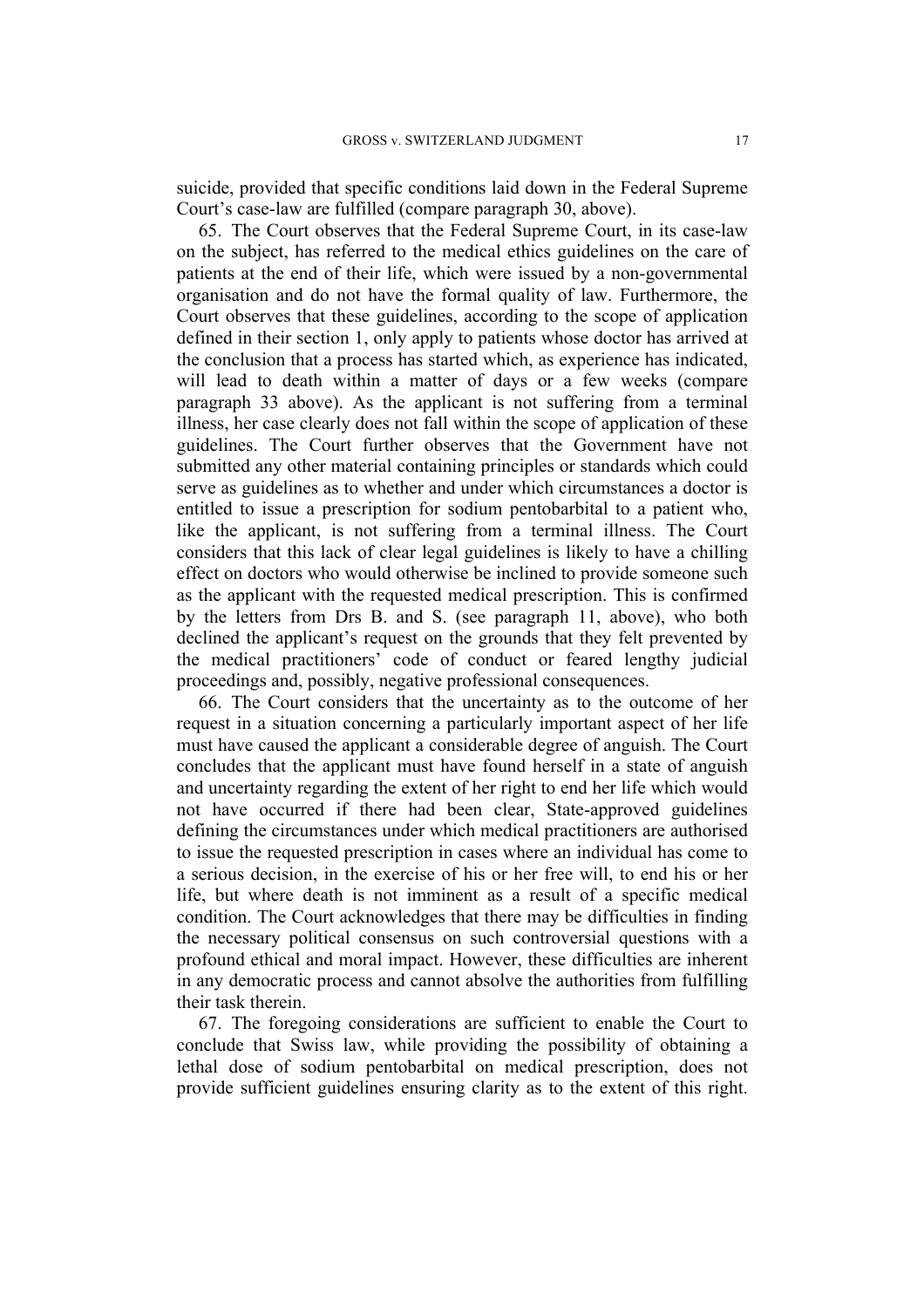There has accordingly been a violation of Article 8 of the Convention in this respect.

68. As regards the substance of the applicant's request to be granted authorisation to acquire a lethal dose of sodium pentobarbital, the Court reiterates that the object and purpose underlying the Convention, as set out in Article 1, is that the rights and freedoms contained therein should be secured by the Contracting State within its jurisdiction. It is fundamental to the machinery of protection established by the Convention that the national systems themselves provide redress for breaches of its provisions, with the Court exercising a supervisory role subject to the principle of subsidiarity (compare, among other authorities, *Z. and Others v. the United Kingdom,*  no. 29392/95, § 103, ECHR 2001-V, and *A. and Others v. the United Kingdom* [GC], no. 3455/05, § 147, ECHR 2009).

69. Having regard to the above considerations, and, in particular, the principle of subsidiarity, the Court considers that it is primarily up to the domestic authorities to issue comprehensive and clear guidelines on whether and under which circumstances an individual in the applicant's situation – that is, someone not suffering from a terminal illness – should be granted the ability to acquire a lethal dose of medication allowing them to end their life. Accordingly, the Court decides to limit itself to the conclusion that the absence of clear and comprehensive legal guidelines violated the applicant's right to respect for her private life under Article 8 of the Convention, without in any way taking up a stance on the substantive content of such guidelines.

### II. OTHER ALLEGED VIOLATIONS OF THE CONVENTION

70. The applicant further complained under Articles 6 § 1, 8 and 13 of the Convention about the domestic courts' decisions and that they had failed to take into account the pertinent arguments she had submitted before them. She further complained that the impugned decisions had violated her rights under Articles 2 and 3 of the Convention.

71. However, in the light of all the material in its possession, and in so far as the matters complained of are within its competence, the Court finds that they do not disclose any appearance of a violation of the rights and freedoms set out in the Convention or its Protocols.

It follows that this part of the application is manifestly ill-founded and must be rejected in accordance with Article 35 §§ 3 (a) and 4 of the Convention.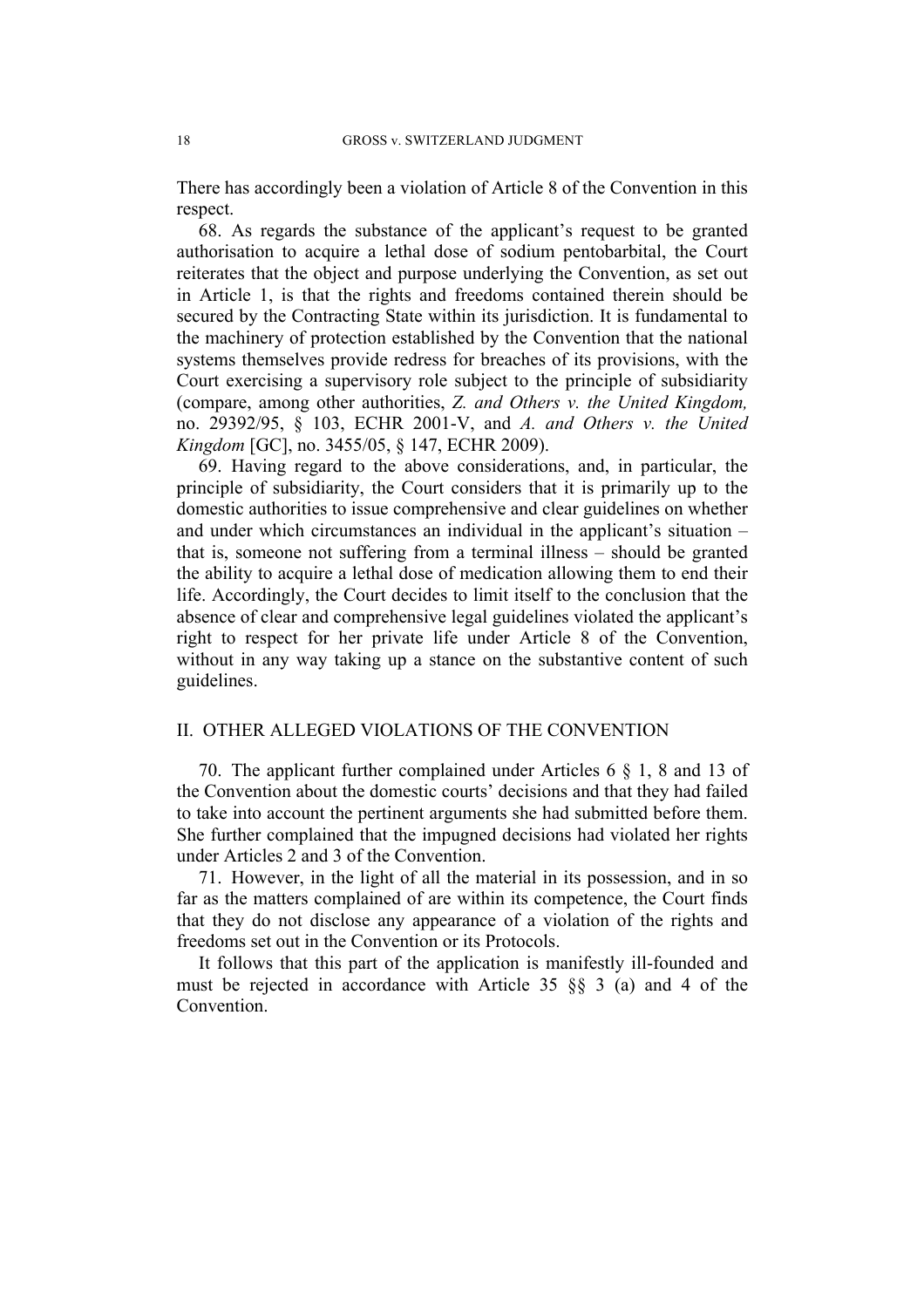### III. APPLICATION OF ARTICLE 41 OF THE CONVENTION

### 72. Article 41 of the Convention provides:

"If the Court finds that there has been a violation of the Convention or the Protocols thereto, and if the internal law of the High Contracting Party concerned allows only partial reparation to be made, the Court shall, if necessary, afford just satisfaction to the injured party."

### **A. Damage**

73. The applicant did not submit a claim for damages. Accordingly, the Court considers that there is no call to award her any sum on that account.

### **B. Costs and expenses**

74. By letter to the Court dated 13 September 2012, the applicant claimed the sum of 49,557.80 francs (CHF) for the costs of the proceedings before the domestic authorities and before the Court. The applicant's lawyer presented his excuses for having misunderstood letters sent by the Registry of the Court on 23 May and 9 August 2012 (see below).

75. The Government considered that the sum claimed by the applicant was excessive and was not supported by the necessary documentation. They observed that the applicant had been charged the overall sum of CHF 5,060 for the proceedings before the domestic authorities and invited the Court to award the applicant this sum. Alternatively, they invited the Court to award the applicant CHF 10,000 under this head.

76. The Court observes that its Registry, by letter of 23 May 2012, asked the applicant to submit any claims for just satisfaction by 3 July 2012. By letter of 9 August 2012, the applicant was again asked to submit such claims by 30 August 2012. It follows that the applicant lodged her claim for costs and expenses after expiry of the relevant time-limit and without giving sufficient reasons for the delay. Accordingly, the Court does not make any award under this head and sees fit to reject the applicant's claim for costs and expenses in full.

### FOR THESE REASONS, THE COURT

- 1. *Declares* unanimously the complaint under Article 8 of the Convention admissible and the remainder of the application inadmissible;
- 2. *Holds* by four votes to three that there has been a violation of Article 8 of the Convention;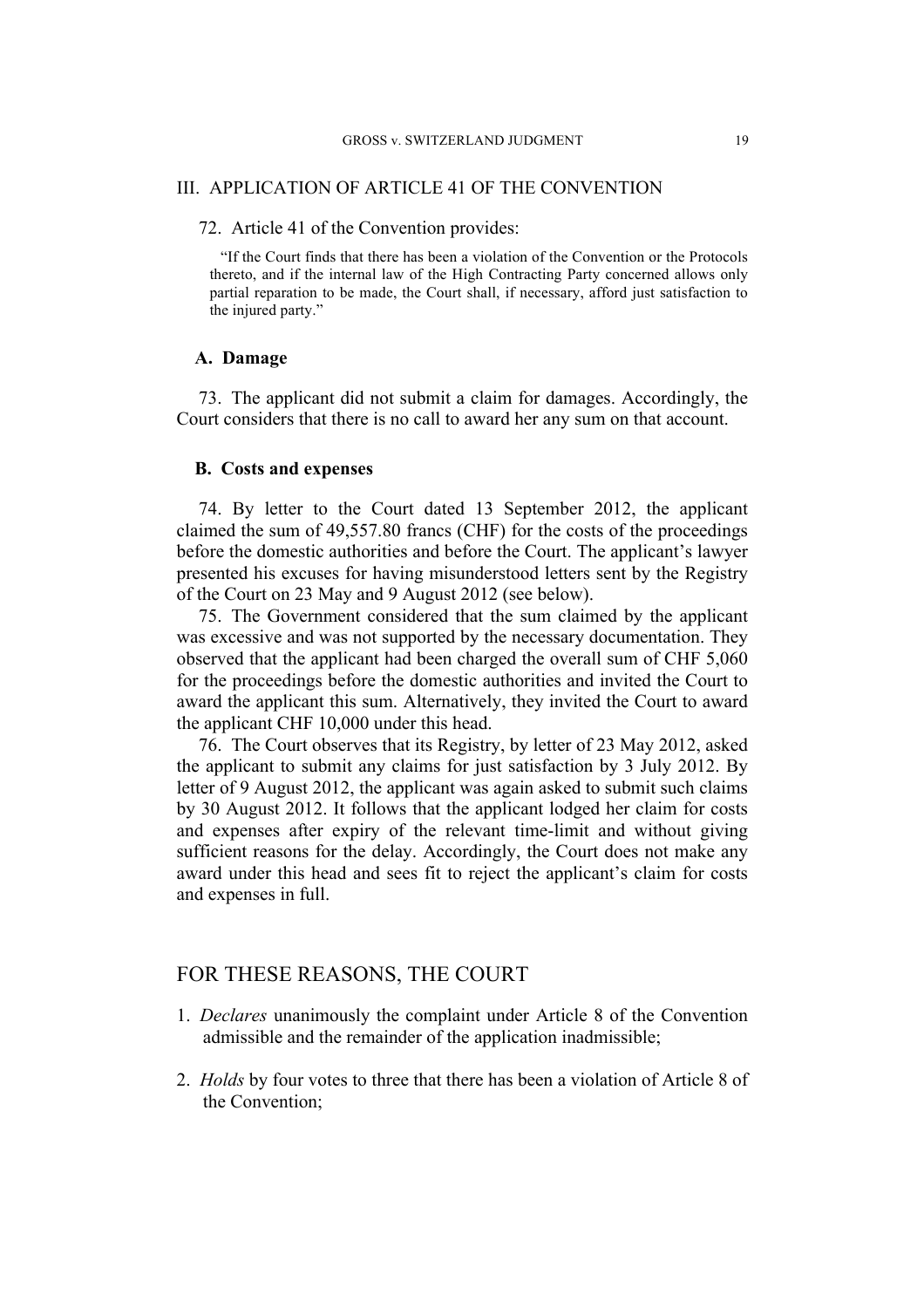3. *Dismisses* unanimously the applicant's claim for just satisfaction.

Done in English, and notified in writing on 14 May 2013, pursuant to Rule 77 §§ 2 and 3 of the Rules of Court.

Stanley Naismith Guido Raimondi<br>Registrar President Registrar

In accordance with Article 45 § 2 of the Convention and Rule 74 § 2 of the Rules of Court, the separate opinion of Judge D. Jočienė, joined by judges G. Raimondi and I. Karakaş, is annexed to this judgment.

> G.R.A. S.H.N.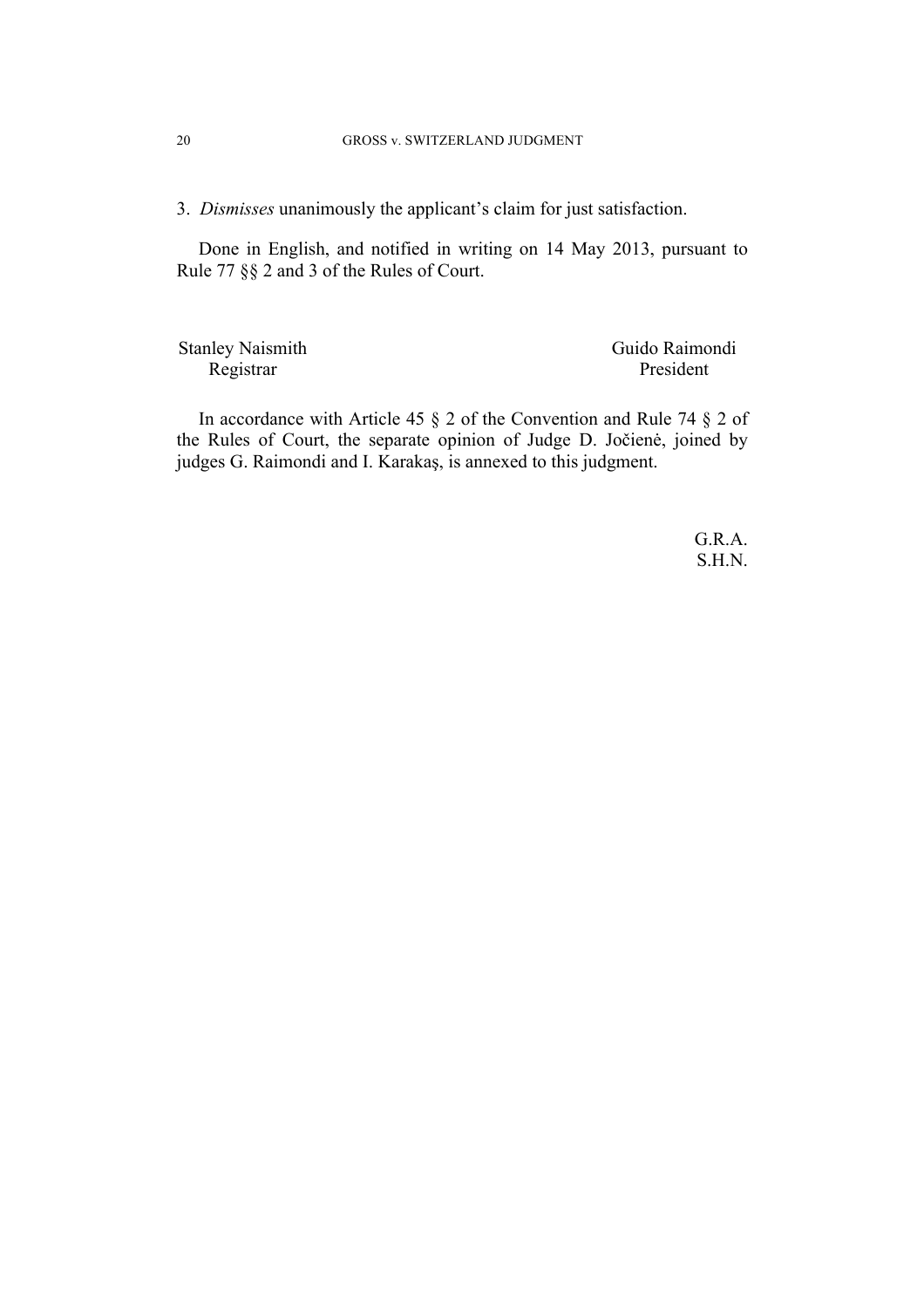# JOINT DISSENTING OPINION OF JUDGES RAIMONDI, JOČIENĖ AND KARAKAŞ

1. We voted against finding a violation of Article 8 in this case because, to our regret, we were not able to follow the majority in their findings. We observe that under section 24(a) of the Therapeutic Products Act, read in conjunction with the Drugs Act, sodium pentobarbital is available only upon medical prescription. We further observe that under the pertinent case-law of the Federal Supreme Court (see paragraph 30 of the judgment), section 24(a) of the Therapeutic Products Act does not allow for an exemption from this rule in the event that no medical practitioner is willing to issue the required prescription. We are of the opinion that the Federal Supreme Court's case-law, which refers to the above-mentioned medical guidelines, *sufficiently and clearly defines the circumstances* under which a medical practitioner is allowed to issue a prescription for sodium pentobarbital.

2. We are also of the opinion that, even accepting that the right to assisted suicide is recognised in Switzerland, our applicant is not among the people who have obtained such a right, in the circumstances of the case. We note that the domestic law is very clear on this point – the lethal substance can be prescribed by medical practitioners issuing a medical prescription (see paragraphs 19-21, 26, 30 and 32-33 of the judgment). The applicant was not able to obtain such a prescription at domestic level as she had not been suffering from a terminal illness, which is a clearly defined precondition for obtaining the lethal substance. She had just expressed her wish to die because of her advanced age and increasing frailty. Therefore, in our opinion, the applicant in the instant case did not fulfil the conditions laid down in the medical ethics guidelines on the care of patients at the end of life adopted by the Swiss Academy of Medical Sciences (see paragraphs 32-33 of the judgment) which have, in our opinion, been correctly applied and clearly interpreted in the jurisprudence of the Federal Supreme Court (see paragraphs 19-21 of the judgment).

3. With regard to the balancing of the competing interests in this case, in our opinion the instant case falls to be distinguished from the *Haas* case (cited in paragraph 63 of the judgment). In that case, the applicant wished to end his life because he was suffering from a serious psychiatric disorder. Conversely, in the present case the applicant, as mentioned above, is not suffering from any serious illness, but rather does not wish to continue living while relying on physical and mental faculties that are impaired through old age. In our opinion the regulations put in place by the Swiss authorities, namely the requirement to obtain a medical prescription, pursue, *inter alia*, the legitimate aims of protecting everybody from making hasty decisions, preventing abuse, and, most notably, ensuring that a patient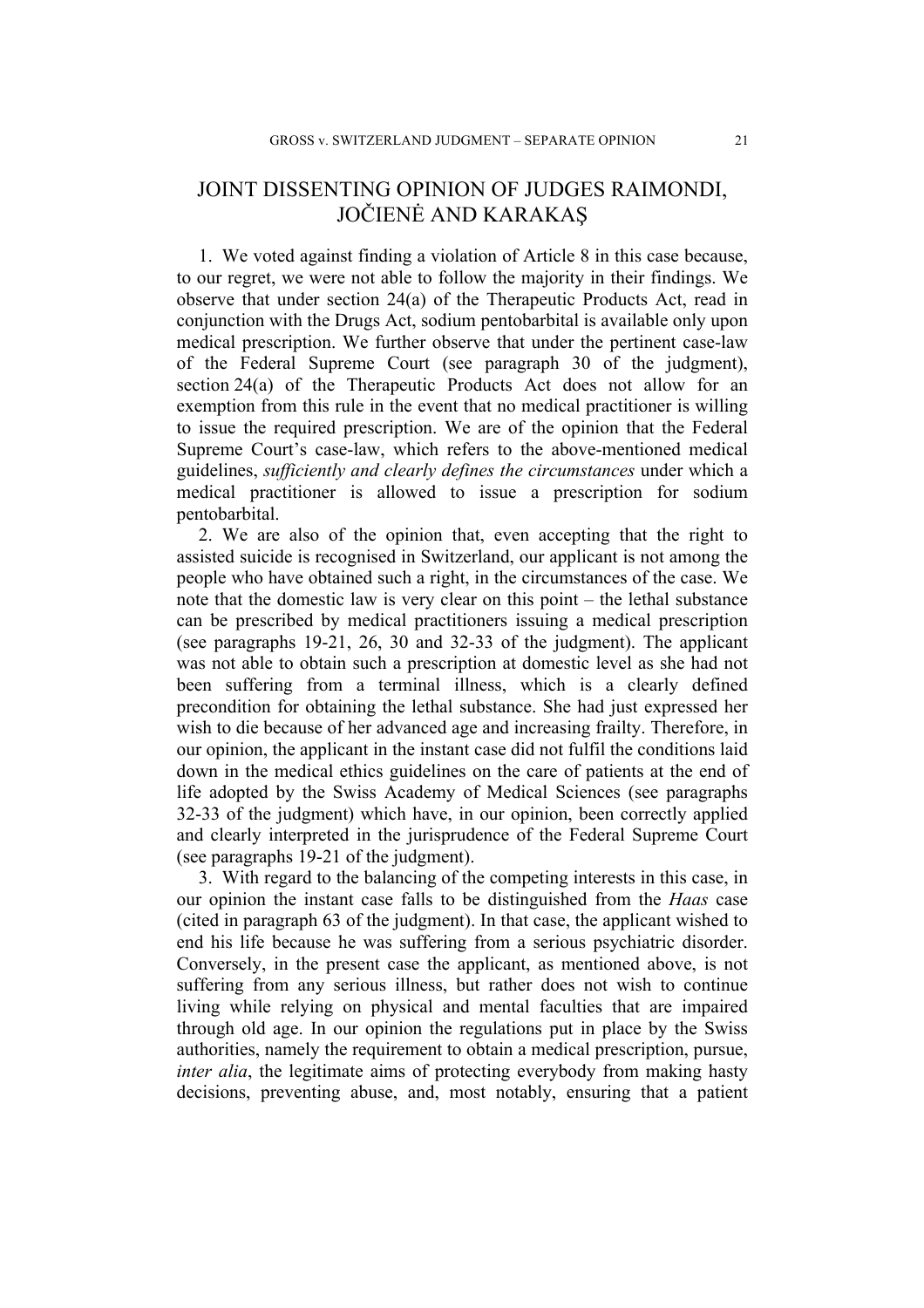lacking the ability to understand the consequences of his or her actions does not obtain a lethal dose of sodium pentobarbital (compare *Haas*, § 56).

4. As the Court remarked in the *Haas* case (see *Haas*, § 57), such regulations are all the more necessary in respect of a country such as Switzerland, where legislation and practice allow for access to assisted suicide. Where a country adopts a liberal approach in this matter, appropriate implementing measures for such an approach and preventive measures are necessary. The introduction of such measures is also intended to prevent organisations which provide assistance with suicide from acting unlawfully and in secret, with significant risks of abuse.

5. In particular, the Court has considered that the risks of abuse inherent in a system that facilitates access to assisted suicide should not be underestimated. It considers that the requirement for a medical prescription, issued on the basis of a full psychiatric assessment, is a legitimate means enabling this obligation to be met. Moreover, the Court has found that this solution corresponds to the spirit of the International Convention on Psychotropic Substances (see *Haas*, § 58, and paragraph 37 of the judgment).

6. With regard to the margin of appreciation enjoyed by the State, for the purposes of the balancing process, we reiterate that a number of factors must be taken into account when determining the breadth of that margin in relation to any case under Article 8 of the Convention. Where a particularly important facet of an individual's existence or identity is at stake, the margin allowed to the State will normally be restricted (see, for example, *Dudgeon v. the United Kingdom*, 22 October 1981, § 52, Series A no. 45; *Christine Goodwin v. the United Kingdom* [GC], no. 28957/95, § 90, ECHR 2002-VI; and *Evans v. the United Kingdom* [GC], no. 6339/05, § 77, ECHR 2007-IV).

7. Where, however, there is no consensus between the States Parties to the Convention, either as to the relative importance of the interest at stake or as to the best means of protecting it, particularly where the case raises sensitive moral or ethical issues, the margin will be wider. By reason of their direct and continuous contact with the vital forces of their countries, the State authorities are, in principle, in a better position than an international court to give an opinion, not only on the "exact content of the requirements of morals" in their country, but also on the necessity of a restriction intended to meet such requirements (see, among other authorities, *A, B and C*, cited in paragraph 58 of the judgment, and *Handyside v. the United Kingdom*, 7 December 1976, § 48, Series A no. 24).

8. The comparative research shows that the majority of States Parties do not allow any form of assisted suicide (see paragraph 34-35 of the judgment, and *Haas*, § 55). Only four States examined allow medical practitioners to prescribe a lethal drug in order to enable a patient to end his or her life. It follows that the States Parties to the Convention are a long